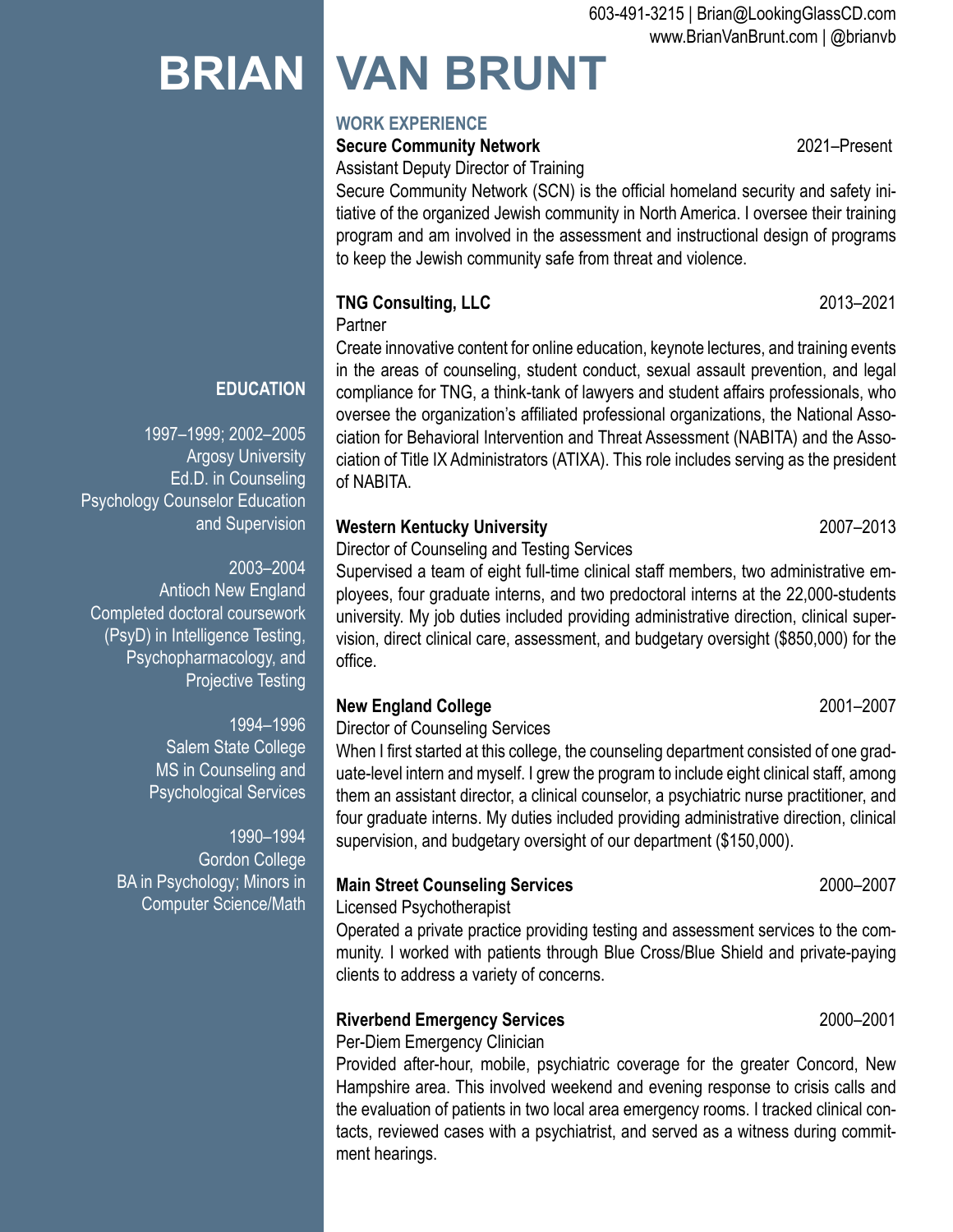VAN BRUNT | 2

### **Colby-Sawyer College** 1999–2001

Consulting Psychotherapist

Provided outpatient counseling eight hours per week as part of the Baird Health and Counseling Center at Colby-Sawyer. This work was mostly clinical in nature, as I would typically see five to six students during an eight-hour shift. The work included managing clinical documentation, diagnoses, medications, and crisis plans.

#### **Riverbend Community Mental Health Center 1999–2000**

Child and Family Therapist

Served at Riverbend as a child and family outpatient therapist. This involved providing outpatient psychotherapy to teenagers, adults, and couples. I also served an administrative function on the children's team, working with other state and local agencies, and developing new initiatives and group counseling support to the community. This role also involved Jungian sand tray work to assist children in working through trauma.

#### **North Shore Emergency Services 1997–1999**

Emergency Clinician

Worked as a clinician screening psychiatric emergency situations to determine their eligibility for in-patient hospitalization. This involved conducting mental status exams, working closely with a team of on-call psychiatrists, and developing crisis plans for patients in the community. After completing my first year at NSES, I became a senior clinician and my job duties were expanded to include training new clinical staff. In addition to my full-time job, I also worked a significant number of hours on the mobile crisis team, which covered after-hour and weekend emergencies.

#### **Massachusetts Department of Mental Health 1995–1997**

Children's Case Manager

Coordinated services for a caseload of 23 at-risk children, teenagers, and young adults from Lynn, MA. This involved transitioning my caseload from secure in-patient facilities, residential group homes, and special educational facilities to the community. I managed team meetings and developed community programming with the Department of Youth Services (the judicial service of the state) and the Department of Social Services (child protective services).

## **Northeastern Family Institute 1994–1995**

#### House Supervisor

Worked as a house supervisor for 15–20 at-risk, learning disabled children and teenagers. I coordinated staffing, oversaw budget and hiring/firing for a staff of 10, maintained an on-call schedule, and provided emergency, after-hours support. This position also included direct-care support to house residents, running weekly staff meetings, and providing group counseling.

## **TEACHING EXPERIENCE**

University of Toledo Graduate School Assessing Social Media for Threats of Violence Summer 2018

Western Kentucky University Psychological Adjustment and Personal Growth 2008–2010 Clinical Psychology 2008

#### **LICENSES, MEMBERSHIPS & CERTIFICATIONS**

Licensed Professional Clinical Counselor (LPCC), NH (1997–2008), KY (2008–2014)

National Certified Forensic Counselor, #F19951 (2008–2014)

> American Counseling Association Member (President 2010–2011)

Georgia College Counseling Association (2008–2014)

New Hampshire Disaster Behavioral Health Response Team (DBHRT) Member (2007–2008)

QPR trainer BASICS trained Wilderness Emergency Medical Technician Basic (WEMT-B, nationally registered) (2000–2006)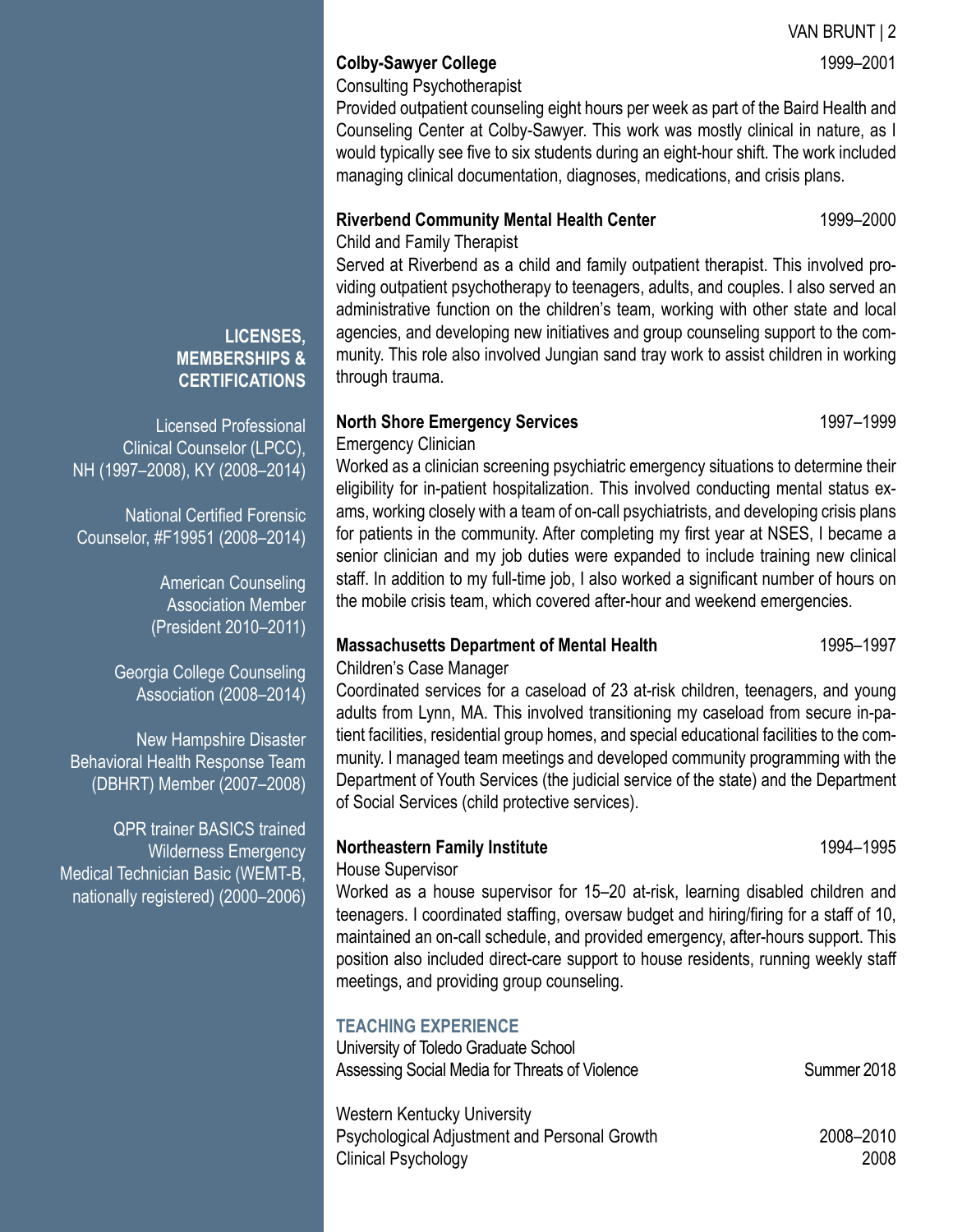| New England College Graduate School<br>Psychological Testing and Assessment<br>Program Evaluation<br><b>Fundamentals of Counseling Theory</b><br><b>Professional Counselor Ethics</b> | 2004-2007<br>2005-2006<br>2004-2006<br>2005 |
|---------------------------------------------------------------------------------------------------------------------------------------------------------------------------------------|---------------------------------------------|
| New England College                                                                                                                                                                   |                                             |
| Psychology/Sociology of Deviance                                                                                                                                                      | 1999-2006                                   |
| <b>Testing and Assessment</b>                                                                                                                                                         | 2004                                        |
| Directed Study: Forensic Psychology                                                                                                                                                   | 2003                                        |
| Internship/Practicum in Psychology                                                                                                                                                    | 2003                                        |
| <b>Fundamentals of Counseling Theory</b>                                                                                                                                              | 2002                                        |
| Gordon College (Wenham, MA)                                                                                                                                                           |                                             |
| Senior Internship and Practicum in Psychology                                                                                                                                         | 2002                                        |
| Endicott College (Beverly, MA)                                                                                                                                                        |                                             |
| <b>Statistics for Social Sciences w/SPSS</b>                                                                                                                                          | 1999                                        |

VAN BRUNT | 3

#### My clinical style draws from a variety

**CLINICAL STYLE**

of approaches. I find myself most comfortable in the humanistic/ person-centered/existential style of treatment with its emphasis on warmth, compassion, empathy, unconditional positive regard, individual choice, and personal responsibility.

I often draw from other theories in my practice as the situation necessitates. My role in teaching counseling theory at the graduate and undergraduate level and supervising graduate-level interns requires me to have a detailed grasp of a variety of counseling theories and approaches. This knowledge adds to my work with individual students and patients.

#### **KEYNOTE, PLENARY & INVITED SPEAKER ADDRESSES**

Van Brunt, B. (2018). Violent Radicalization: The Phenomenon and its Risk Factors in the Contemporary Society. Featured Speaker, European Association for Forensic Child and Adolescent Psychiatry EFCAP.

Van Brunt, B. (2018). Responding to Behavioral Outliers in the Classroom. Invited Speaker to the LDOE Teacher Leader Summit, New Orleans.

Van Brunt, B. (2018). A Framework for Addressing Disruptive and Dangerous Behavior. Campus Keynote for Maryland BIT Affinity Group.

Van Brunt, B. (2018). A Framework for Addressing Disruptive and Dangerous Behavior on Campus. Online webinar presented to Association of Fraternity/Sorority Advisors.

Van Brunt, B. (2018). Addressing Mental Health Crisis for Medical Providers. Invited Speaker for the Health Services Association California Community Colleges Annual Conference.

Van Brunt, B. (2018). Medications on Campus/Targeted Violence Risk: What to look for. Invited Speaker for the Health Services Association California Community Colleges Annual Conference.

Van Brunt, B. (2018). Addressing Bias and Assessing Creditability, Keynote Address at 3rd Annual Title IX ExecuSummit.

Van Brunt, B. (2017). SVIRA-35. Presented as a pre-conference session at the Higher Education Case Management Association (HECMA). Denver, CO.

Van Brunt, B. (2017). Assessment and Intervention: Detecting Deception and Assessing Truthfulness with the Violent, Dangerous, or Suicidal Student. Presented as a concurrent session at the Mississippi Legal Conference, MS.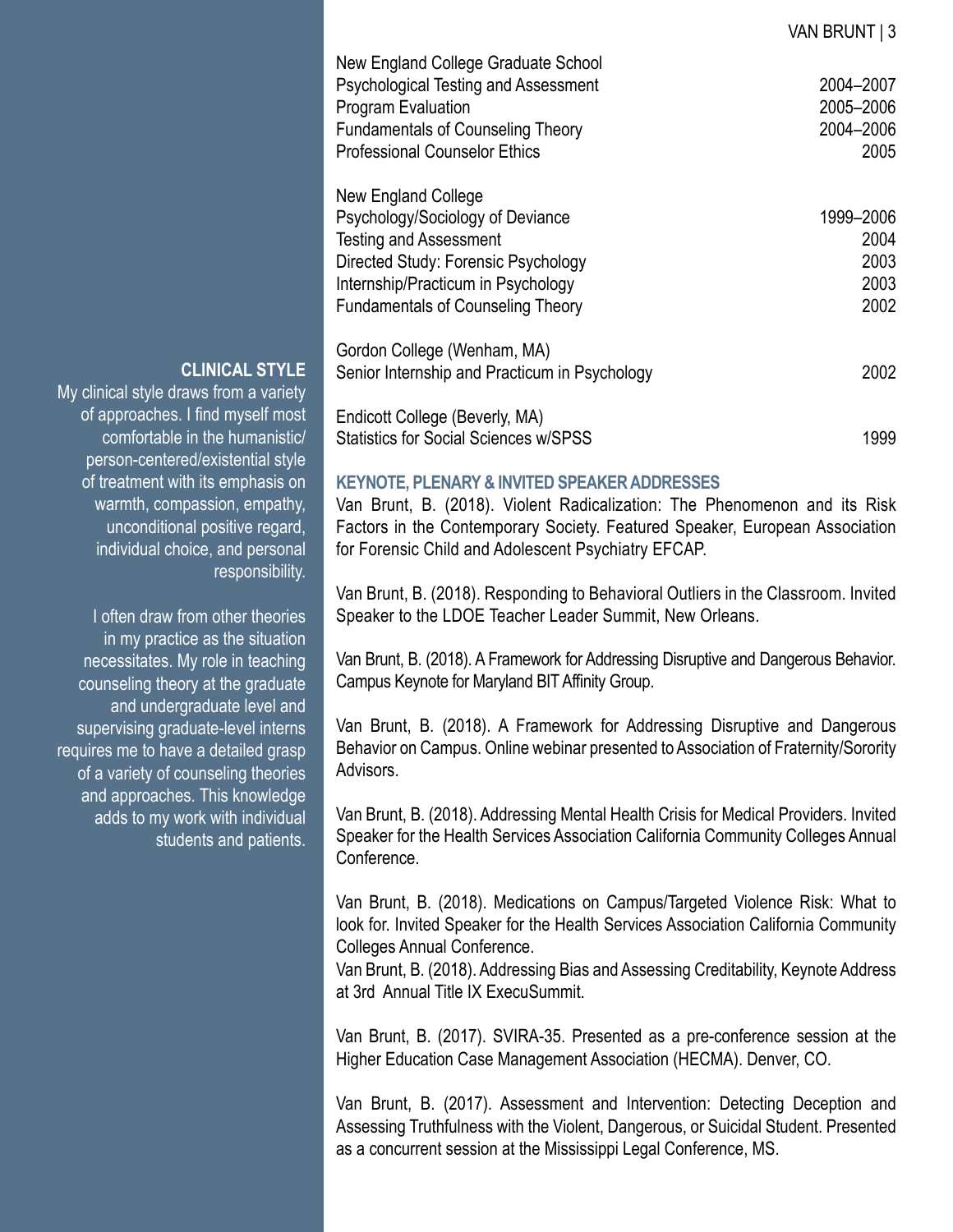#### VAN BRUNT | 4

## **INSTITUTIONAL COUNSELING/BIT AUDIT**

Whitman College (2018)

University of Tennessee Health Science Center Memphis (2018)

Shenandoah University (2017)

UT Health Science Center (2017)

Muhlenberg College (2017)

Palomar Community College (2016)

Wilfred Laurier University (2016)

Alamo Community College System (2016)

Dutchess Community College (2015)

University of Missouri-St. Louis: UMSL (2014)

University of Missouri-Kansas City (2014)

Missouri University of Science and Technology (2014)

> University of Missouri-Columbia: MU (2014)

> > Texas Tech (2013)

Mitchell College (2012)

Tulane (2011)

St. Mary's College Notre Dame Indiana (2009)

Van Brunt, B. (2017). Violence Risk Assessment of the Written Word (VRAW<sup>2</sup> ). Presented at the Mississippi Legal Conference, MS.

Van Brunt, B. (2017). Radicalization Risk Rubric R3: An Exploration of the Risk Factors, Protective Factors, and Underlying Motivations Related to Terrorism and Radicalization of College Students. Presented as a concurrent session at the Mississippi Legal Conference, MS.

Van Brunt, B. and Murphy, A. (2017). Radicalization Risk Rubric R<sup>3</sup>: An Exploration of the Risk Factors, Protective Factors, and Underlying Motivations Related to Terrorism and Radicalization of College Students. Presented as a concurrent session at the 21st Annual UNT Texas Higher Education Law Conference. Denton, TX.

Van Brunt, B. (2017). Assessment and Intervention: Detecting Deception and Assessing Truthfulness with the Violent, Dangerous, or Suicidal Student. Presented as a concurrent session at the American College Counseling Association (ACCA) National Conference. Tampa, FL.

Van Brunt, B. and Murphy A. (2017). Uprooting Sexual Violence: DD-12 Factors and Prevention. Presented as a pre-conference workshop at the American College Counseling Association (ACCA) National Conference. Tampa, FL.

Van Brunt, B. and Gregory, M. (2017). Assessment and Intervention: Detecting Deception and Assessing Truthfulness with the Violent, Dangerous, or Suicidal Student. Presented as a pre-conference workshop at the Association of Student Conduct Administrators (ASCA) National Conference. Jacksonville, FL.

Van Brunt, B., Murphy, A., and Shuster, S. (2017). Techniques & Guidance for Trauma-Informed Investigations & Processes. Presented as a pre-conference workshop at the Association of Student Conduct Administrators (ASCA) National Conference. Jacksonville, FL.

Van Brunt, B. (2016). Uprooting Sexual Violence: Root Factors and Solutions. Keynote address for Title IX Executive Summit. Uncasville, CT.

Van Brunt, B. (2016). No Excuses: A Demonstration of Existential Therapy. Invited video demonstration at the American Counseling Association Conference. Montréal, QC, Canada.

Van Brunt, B. (2016). Threat Assessment of a Middle School Student. Invited video demonstration at the American Counseling Association Conference. Montréal, QC, Canada.

Van Brunt, B. & Murphy, A. (2016). The Dirty Dozen: Twelve Risk Factors for Sexual Violence on College Campuses (DD-12). Presented at the Denton Law Conference Keynote. Denton, TX.

Van Brunt, B. (2016). Prince, A Black Camaro and Paducah, Texas: A Brief Look at Risk Mitigation. Keynote address at Texas A&M Student Government Association.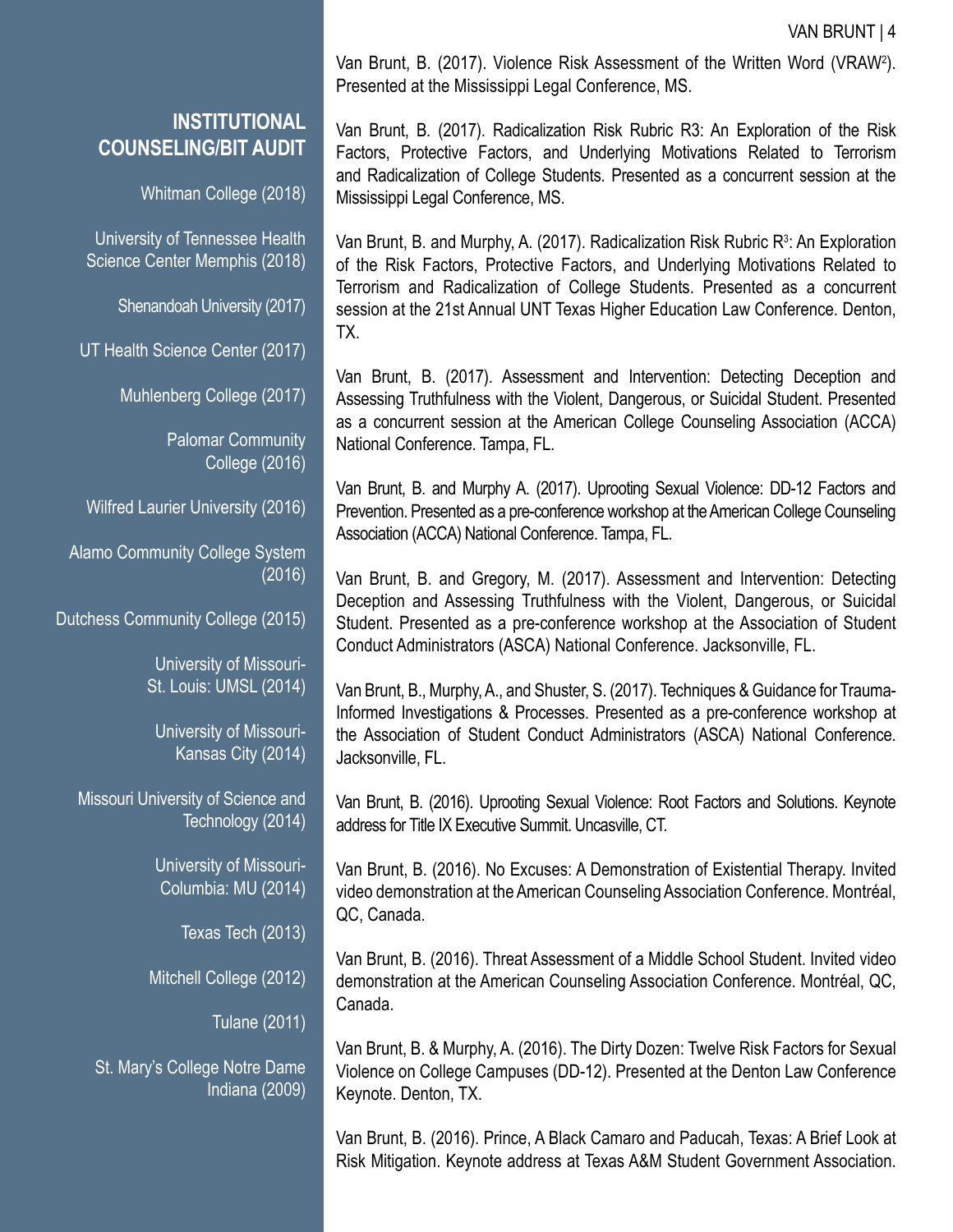College Station, TX.

Van Brunt, B. (2015). Consent, Bystander Intervention, and Working with Survivors. Sexual Assault Prevention Conference. Chardon State College. Chardon, NE.

Van Brunt, B. (2015). Suicide Awareness, Intervention, and Prevention: Strategic Overview and Practical Application. Presented at the Rowan University Suicide Prevention Conference. Glassboro, NJ.

Van Brunt. B. (2015). Threat Assessment Foundations for Psychologists. Keynote address at the Georgia Psychologist Association. Atlanta, GA.

Van Brunt, B. (2015). College Counseling in the United States, and Introduction to Behavioral Intervention Teams. 8th Biennial Symposium on College Counseling and Guidance. Anadolu University, Eskişehir, Turkey.

Van Brunt, B. (2015). Threat Assessment. Invited speaker for roundtable discussion on violence. Teachers College. Columbia University. New York, NY.

Van Brunt, B. (2015). Running the Gamut: Classroom Management from Disruptive to Dangerous. Flathead Community College Professional Development keynote address. Kalispell, MT.

Van Brunt, B. (2014). Addressing Disruptive and Dangerous Behaviors. Keynote address at Staff and Faculty Development Day. Gateway Technical College. Burlington, WI.

Van Brunt, B. (2014). Assessing Threats Made with Technology. New Jersey College Counselors Association, Monmouth University, West Long Branch, NJ.

Van Brunt, B. (2014). Threat Assessment on a College Campus. Keynote speech to Consortium of California Colleges at Pitzer. Claremont, CA.

Van Brunt, B. (2014). Assessing Threats Made with Technology: Text to Email, Web to Social Media. Keynote speech to New Jersey Community Counselor Association. Long Branch, NJ.

Van Brunt, B. (2014). Nine Mistakes with Title IX: An Awareness Training for Staff and Faculty. Keynote address at Staff and Faculty Development Day. Laramie Community College. Cheyenne, WY.

Van Brunt, B. (2014). Addressing Disruptive and Dangerous Behaviors. Keynote address at Staff and Faculty Development Day. Wayland Baptist University. Plainview, TX.

Sokolow, B. & Van Brunt, B. (2014). Title II, the Spring Arbor Letter, and the latest from the OCR. Keynote address for the Mississippi Institutions of Higher Learning Legal Issues Conference. Starkville, MS.

Van Brunt, B. (2014). Threat Assessment with a Non-Traditional Student. Invited

## **BOOK AND BOOK CHAPTERS**

Van Brunt, B. & Taylor, C. (2020). Understanding and Treating Incels. NY: Routledge.

Van Brunt, B., Lewis, W.S., & Solomon, J. (2020). An Educator's Guide to Assessing Threats in Student Writing. NY: Routledge.

Van Brunt, B. & Murphy, A. (2018). A Staff Guide to Addressing Disruptive and Dangerous Behavior on Campus. NY: Routledge.

Van Brunt, B. (2017). Brief BITS: Tabletop Trainings for the Behavioral Intervention Team (BIT). CG Communication & Design. Valrico, FL.

Van Brunt, B. (Ed.) (2016). Best BITs: Topics in Campus Behavioral Intervention & Violence Prevention. The National Behavioral Intervention Team Association (NaBITA). Berwyn, PA.

Murphy, A. & Van Brunt, B. (2016). Uprooting Sexual Violence in Higher Education: A Guide for Practitioners and Faculty. NY, NY: Rutledge Publications.

Fitch, P. & Van Brunt, B. (2016). A Guide to Leadership and Supervision in Higher Education: Managing Across the Generations. NY, NY: Rutledge Publications.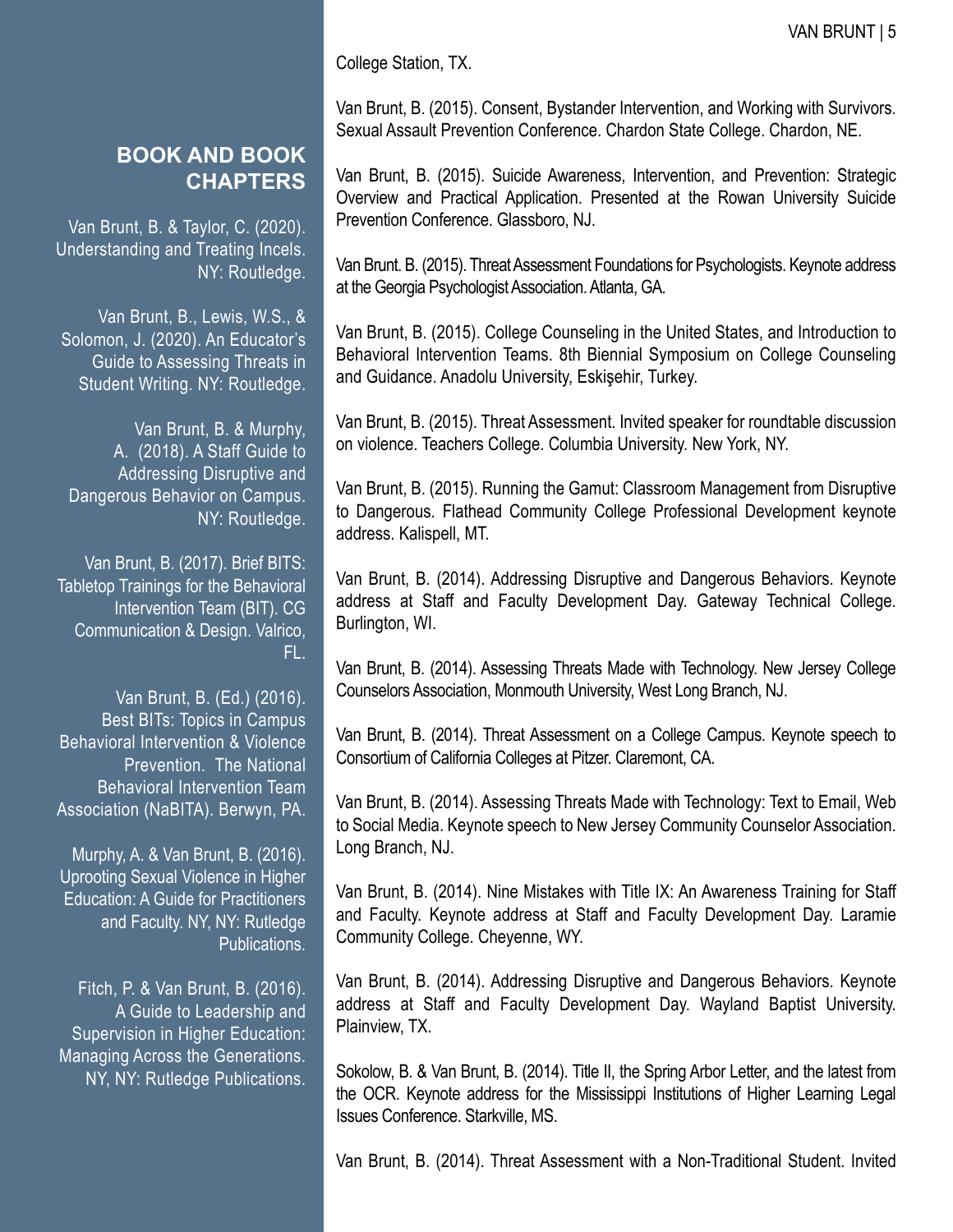speaker at the American Counseling Association National Conference. Honolulu, HI.

Van Brunt, B. (2014). Treating Video Game Addiction: Three Brief Sessions. Invited speaker at the American Counseling Association National Conference. Honolulu, HI.

Van Brunt, B. (2014). Addressing Disruptive and Dangerous Behavior on Campus. Addressing Staff and Faculty Burnout. Keynote address at Housatonic Community College. Bridgeport, CT.

Van Brunt, B. (2013). Ten Approaches to Managing Disruptive and Dangerous Behavior in the Classroom. Invited speaker at the Annual Teaching Professor Conference. Boston, MA.

Van Brunt, B. (2013). Identifying Disturbed Individuals: 13 Key Risk Factors. Invited speaker at the Association of Threat Assessment Professionals. Anaheim, CA.

Van Brunt, B. (2013). Learning How to Float and Managing Disruptive and Dangerous Behavior in the Classroom. Faculty & Staff Development Day at Wisconsin Indianhead Technical College. Shell Lake, WI

Van Brunt, B. (2013). Thirteen Key Risk Factors to Prevent Campus Violence. Invited speaker at NASPA's Regional Conference. Louisville, KY.

Van Brunt, B. (2013). Threat Assessment and Dangerous Students: How to Assess and Address Campus Violence. New Jersey Community College Counselor's Association Conference. Long Branch, NJ.

Van Brunt, B. (2013). Social Media and Threat Assessment. Invited speaker at the Canadian Association of Threat Assessment Professionals. Banff, AB, Canada.

Van Brunt, B. (2013). Managing Disruptive and Dangerous Behavior in the Classroom. Invited speaker at the Teaching Professor Conference. New Orleans, LA.

Van Brunt, B. (2012). Removing Suicidal Students From Campus: Recent Changes in Federal Policy. Featured session at SMU Law Conference. Mississippi State, MS.

Van Brunt, B. (2012). Campus Violence: Ten Common Mistakes in Assessment and Prevention. Spotlight session at Association of Community Colleges. Orlando, FL.

Van Brunt, B. (2012). Social Media and Threat Assessment: Three Case Studies. Invited speaker at the Association of Threat Assessment Professionals. Anaheim, CA.

Van Brunt, B. (October, 2011). Serving Mentally Ill and Aggressive Students: A Growing Challenge In Higher Education. Keynote address at Faculty and Staff Training. Ivy Tech Community College. Kokomo, IN.

Van Brunt, B. (2015). Harm to Others: Assessing and Managing Dangerousness. Alexandria, VA. American Counseling Association.

Sokolow, B., Lewis, W., Van Brunt, B., Schuster, S. & Swanton, D. (2014). The Book on BIT 2nd Edition. The National Behavioral Intervention Team Association (NaBITA). Malvern, PA.

Van Brunt, B., Denino, D., Raleigh, M. & Isadora, M. (2014). The Prevention and Management of Mental Health Emergencies: Fifteen Scenarios for Student Affairs Professionals. The National Behavioral Intervention Team Association (NaBITA). Malvern, PA.

Van Brunt, B. & Lewis, W. S. (2014). A Faculty Guide to Disruptive and Dangerous Behavior in the Classroom. NY, NY: Rutledge Publications.

Van Brunt, B. (2012). Ending Campus Violence: Prevention Strategies and New Approaches to Prevention. NY, NY: Rutledge Publications.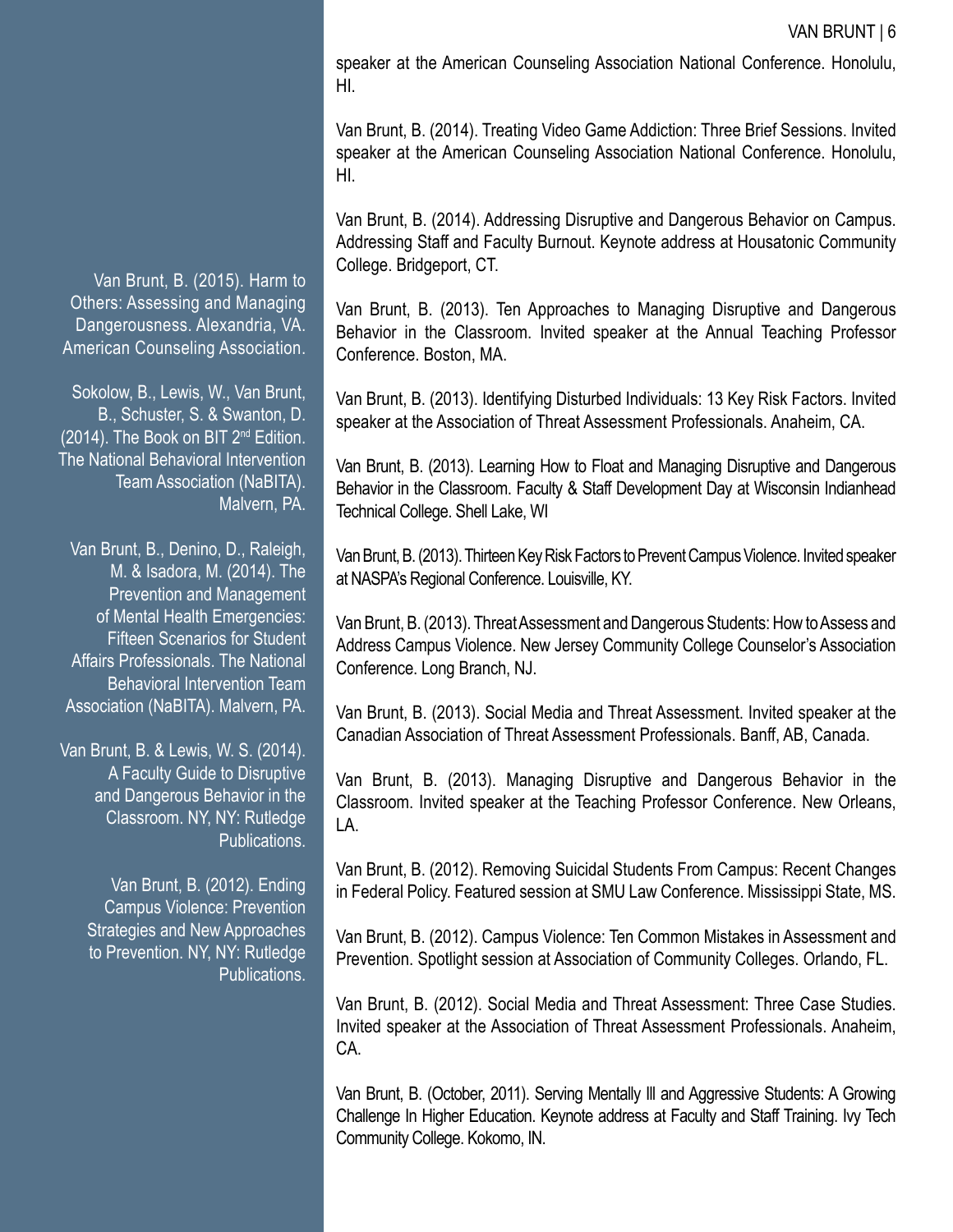Van Brunt, B. (2011). Handling the Most Difficult Conversations with Today's College Students. Keynote address at UNCW Safety Symposium. Wilmington, NC.

Van Brunt, B. (July, 2011). Classroom Crisis. Keynote address at Kentucky Community and Technical College Systems (KTCS) Safety Conference. Elizabethtown, KY.

Van Brunt, B. & Lewis, S. (2011). Cyber Bullying on Campus: Preparation, Prevention & Policies. Keynote address at the Linda B. Floyd Campus Safety Conference. Charleston, SC.

Van Brunt, B. (2010). Crisis Management and Violence on Campus. Keynote address at Westmont College. Santa Barbara, CA.

Van Brunt, B. (2010). What Makes Us Float: Positive Psychology and Inspiring Hope. Keynote address at Georgia College Counseling Association (GCCA) Conference. St. Simons Island, GA.

Van Brunt, B. (2009). Motivating Non-Traditional Students. Keynote address at Plaza College. Queens, NY.

Van Brunt, B. (2009). Threat Assessment and Management of At-Risk Students. Plenary speaker at NASPA Mental Health Conference. Boston, MA.

Van Brunt, B. (2008). The Potential for Violence: Assessment and Interventions. Plenary speaker at the University of Nebraska Medical Center Symposium on the Challenges and Innovations in Mental Health for the College Student. Omaha, NE

#### INSTITUTIONAL & SYSTEM TRAININGS

Van Brunt, B. (2018). Two-Day Seminar: BIT Best Practices, Colgate College, NY. [Open event.]

Van Brunt, B. (2018). Two-Day Seminar: Advanced Violence Risk Assessment. University of Las Vegas, NV. [Open event.]

Van Brunt, B. (2018). Three-Day Seminar: BIT Foundations and SIVRA-35, University of West Georgia, GA. [Open event.]

Van Brunt, B. (2018). Two-Day ATIXA Coordinator Level Five. Orlando, FL.

Van Brunt, B. (2018). One-Day BIT Refresher, Florida International University, FL.

Van Brunt, B. (2018). One-Day Seminar: SIVRA-35, Humber College, Canada.

Van Brunt, B. (2018). Two-Day Seminar: BIT Foundations, Diablo Valley College, CA.

Van Brunt, B. (2018). One-Day Seminar: BIT, Lake Sumter State College, CA.

Van Brunt, B. (2018). Two-Day Seminar: BIT Best Practices, Samford University, AL.

Van Brunt, B., Crisp, D., Francis, P. & Rountree, R. (2011). "Responding to a Death on Campus" in T. Fitch & J. Marshall (Eds.). Group Work and Outreach Guide for College Counselors: Group Plans and Resources. Alexandria, VA: American Counseling Association.

Van Brunt, B. (2010). Instructor's Manual with Tests for Duffy, Karsh, and Atwater Psychology for Living Adjustment, Growth, and Behavior Today. NY, Prentice Hall.

Van Brunt, B. (2009). "Mental Status Exam," "Validity Scales," and "Key Figures in Research and Evaluation" in American Counseling Association Encyclopedia of Counseling. Alexandria, VA: American Counseling Association.

Van Brunt, B. (2007). The Thematic Apperception Test (TAT): Administration and interpretation. Prescott, AZ. Borrego Publishing.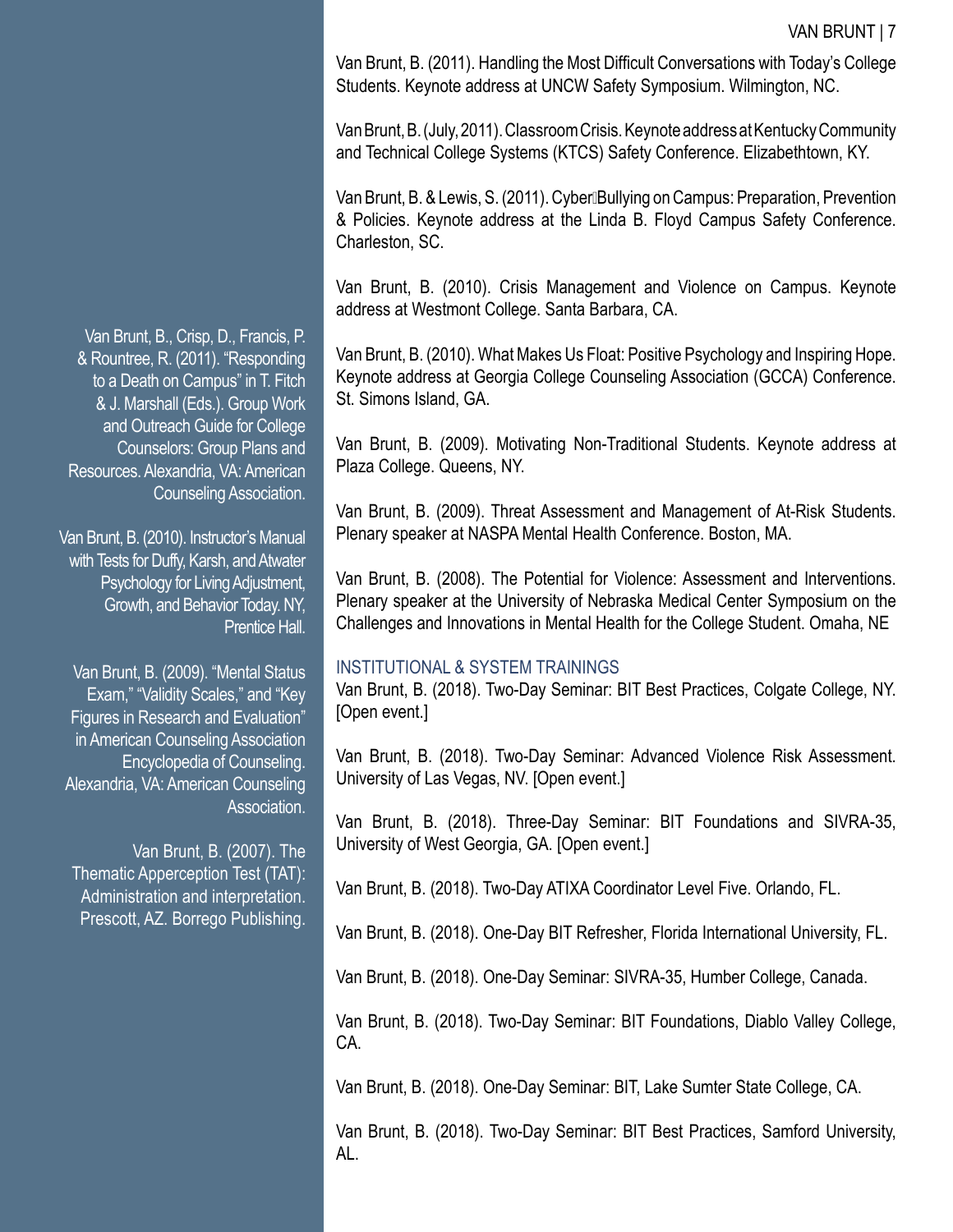Van Brunt, B. (2018). One-Day Seminar: BIT Best Practices, Peru State, NE.

**ARTICLES AND WHITEPAPERS**

Van Brunt, B. & Pescara-Kovach, L. (2018). Debunking the Myths: Mental Illness and Mass Shootings. Journal of Violence and Gender.

Van Brunt, B, Schiemann, M., Pescara-Kovach, L., Murphy, A. & Halligan-Avery, E. (2018). Standards for Behavioral Intervention Teams. The Journal of Campus Behavioral Intervention (JBIT), 6, p. 29–41.

Schiemann, M. & Van Brunt, B. (2018) Summary and Analysis of 2018 NaBITA Survey Data. The Journal of Campus Behavioral Intervention (JBIT), 6, p. 42–57.

Van Brunt, B., Murphy, A., Pescara-Kovach, L. & Crance, G. (2018). Early Identification of Grooming and Targeting in Predatory Sexual Behavior on College Campuses. Journal of Violence and Gender.

Van Brunt, B. & Murphy, A. (2018). Coordinate to Curb Student Violence. Educational Leadership Magazine, 72(2).

Murphy, A. & Van Brunt, B. (2018). Addressing Dangerous Behavior in the Classroom. Educational Leadership Magazine, 76(1).

Van Brunt, B. & Sokolow, B. (2018). Role of the Counselor on the Behavioral Intervention Team. National Behavioral Intervention Team Association. Van Brunt, B. (2018). Two-Day Seminar: Advanced Violence Risk Assessment. Community College of Denver. [Open event.]

Van Brunt, B. (2018). Three-Day Title IX Investigation Training. American University Beirut (AUB), Lebanon.

Van Brunt, B. (2018). Two-Day Advanced Violence Risk Assessment. Highpoint University, NC.

Van Brunt, B. (2018). Two-Day Seminar: BIT Foundations, Miami Dade, FL. [Open event.]

Van Brunt, B. (2018). Three-Day Seminar: BIT Foundations and SIVRA-35, Columbus State University, GA. [Open event.]

Van Brunt, B. (2018). BIT and Classroom Management, Franklin and Marshall, PA.

Van Brunt, B. (2018) Two-Day ATIXA Strategic Prevention Track, Columbus, OH. [Open event.]

Van Brunt, B. (2018) Two-Day BIT and SIVRA-35 Training, Colorado State Pueblo, CO.

Van Brunt, B. (2018). Two-Day Seminar: Advanced Threat, Las Vegas Metro PD.

Van Brunt, B. (2018) Two-Day BIT K-12 Training, Dodgeville, WI.

Van Brunt, B. (2018). Three-Day Seminar: BIT Best Practices and SIVRA-35, University of Wisconsin Stevens Point. [Open event.]

Van Brunt, B. (2018). Two-Day Seminar: BIT Foundations, Oakland University, MI.

Van Brunt, B. (2018). Two-Day Seminar: BIT Foundations, Cal Tech Pasadena, CA.

Van Brunt, B. (2018). One-Day Seminar: Crisis De-Escalation and BIT, Holy Cross, MA.

Van Brunt, B. (2018). One-Day Seminar: BIT, University of Hawaii at Maui, HI.

Van Brunt, B. (2018). Two-Day Seminar: Advanced Threat and BIT, Santa Clara University, CA.

Van Brunt, B. (2018). One-Day Seminar: Threat Assessment. Harrisburg University, PA.

Van Brunt, B. (2018). One-Day Seminar: Threat Assessment. Henry Ford Community College, MI.

Van Brunt, B. (2018). Two-Day Coordinator Level Four Training. Philadelphia, PA.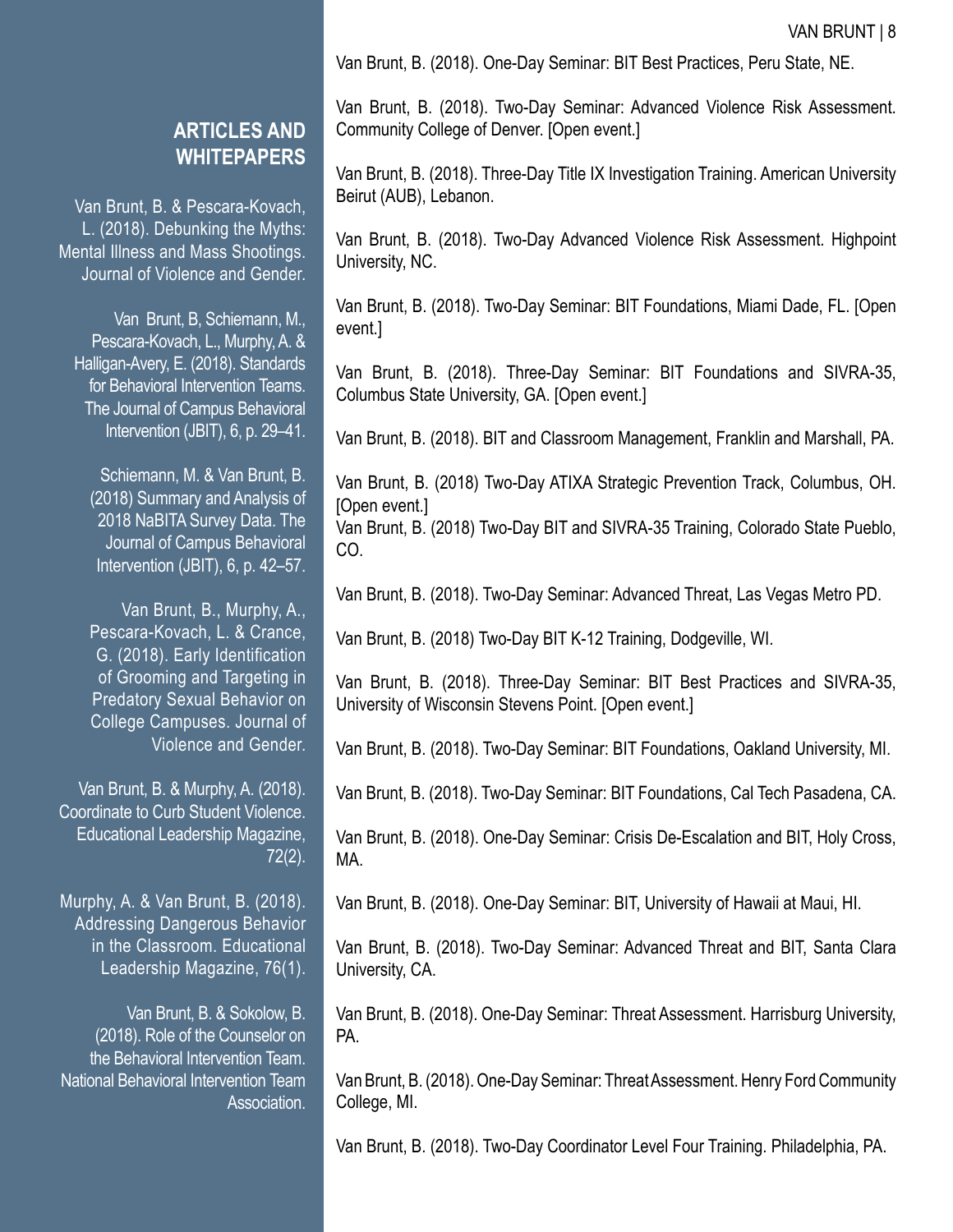Murphy, A. & Van Brunt, B. (2018). A Review of Crisis De-Escalation Techniques for K–12 and Higher Education Instructors. Paper presented at the annual meeting of the Southwest Educational Research Association.

Van Brunt, B. S. & Van Brunt, B. J. (2017). Parental Worldview and Children. The SAGE Encyclopedia of Political Behavior, p. 567–570. Sage Publications.

Van Brunt, B., Murphy, A. & Zedginidze, A. (2017). An Exploration of the Risk, Protective and Mobilization Factors Related to Violent Extremism in College Populations. Journal of Gender and Violence, 4(3), p. 81–101.

Van Brunt, B. & Murphy, A. (2017). An Exploration of the Protective and Risk Factors Related the Escalation of Extremist Violence. Paper published at the 10th European Congress on Violence in Clinical Psychiatry, Dublin: Ireland.

Van Brunt, B. & Murphy, A. (2017). A Sound Prevention Base for Addressing Campus Sexual Violence. Inside Higher Ed.

Gunn, J., Raleigh, M., Portico-Denino, V. & Van Brunt, B. (2016). "Psychiatric Medications & College Counseling." The American College Counseling Association and the National Behavioral Intervention Team Association.

Van Brunt, B., Zedginidze, A. & Light, P. (2016). The Unfit Parent: Six Myths Concerning Dangerousness and Mental Illness. Family Court Review, 54(1), 18–28. Van Brunt, B., Denino, D. & Schiemann, M. (2018). Two-Day Case Management, Norco College, CA.

Van Brunt, B. (2018). Two-Day BIT Foundations, Whitman College, WA.

Van Brunt, B. (2018). Two-Day Seminar: Advanced Threat, Community College of Baltimore, MD.

Van Brunt, B. (2018). Two-Day Seminar: Advanced Threat, University of Texas Police (Houston), TX.

Van Brunt, B. (2018). Two-Day Seminar: BIT Best Practices, Diablo Valley College, CA.

Van Brunt, B. (2018). Two-Day Seminar: Advanced Threat, Queen's University, Canada.

Van Brunt, B. & Schiemann, M. (2018). Two-Day Master Class, Cal State Chico, CA.

Van Brunt, B. (2018). Three-Day Seminar: BIT Best Practices and SIVRA-35, Community College of Morris. [Open event.]

Van Brunt, B. (2018). One-Day Seminar: Assessing Risk of Violent Radicalization: The ERIS and the VRAW<sup>2</sup> . University of Tampere, Finland.

Van Brunt, B. (2017). Two-Day Training: BIT, Counseling, Disruptive and Dangerous Behavior. Santa Clara University, CA.

Van Brunt, B. (2017). SIVRA-35 and VRAW<sup>2</sup> Threat Training. Chico State University. Chico, CA.

Van Brunt, B. (2017). How Faculty and Staff Handle Disruptive and Dangerous Behavior/BIT Training. Santa Fe School of Art and Design. Santa Fe, NM.

Van Brunt, B. (2017). Advanced SIVRA-35 and Violence Assessment of the Written Word. Colorado Community College Systems. Denver, CO.

Van Brunt, B. (2017). How Faculty and Staff Handle Disruptive and Dangerous Behavior/BIT Training. Florida International University. Miami, FL.

Van Brunt, B. (2017). BIT Foundations Training. Dartmouth College. Hanover, NH.

Van Brunt, B. (2017). BIT Foundations Training. University of Tennessee at Martin, TN.

Van Brunt, B. (2017). Three-Day Certification Event on Case Management & Intervention and the SIVRA-35. North Central College. Naperville, IL.

Van Brunt, B. (2017). BIT Foundations Training and Addressing Disruptive and Dangerous Students In and Out of the Classroom. Sacramento City College. Sacramento, CA.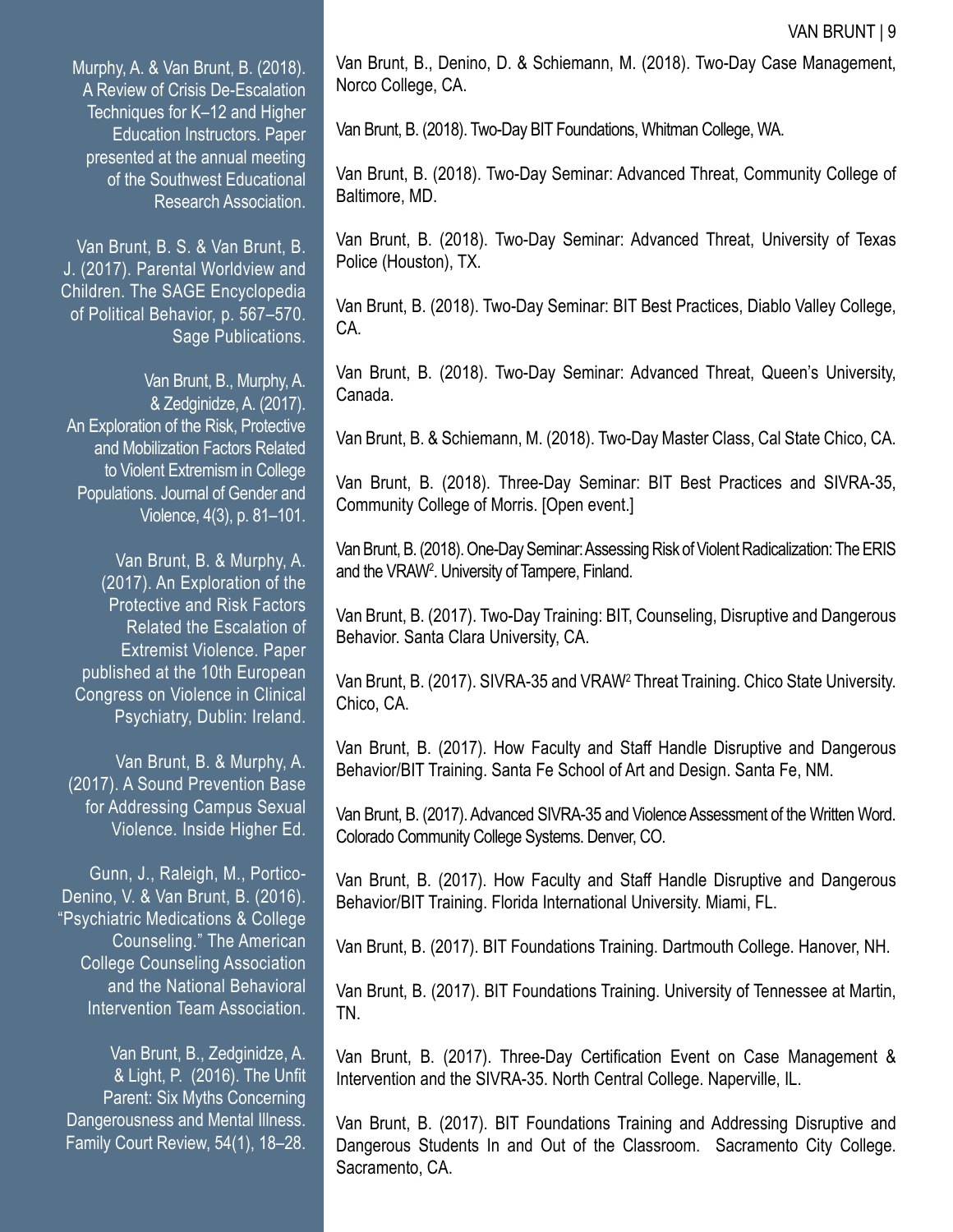Van Brunt, B. (2016). Assessing Threat in Written Communications, Social Media, and Creative Writing. Journal of Violence and Gender, 3(2), p. 78–88.

Erisis, L., Howe, W., King, B., Pomarico-Denino, V. & Van Brunt, B. (2016). "Creating a Trans-Inclusive Environment through Policies and Practices." An NCHERM Group Whitepaper.

Van Brunt, B. (Ed.) (2016). Journal of Campus Behavioral Intervention (J-BIT), 4. The National Behavioral Intervention Team Association.

Van Brunt, B. (2016). "Navigating the Storm: Threat Assessment and Mental Health." The National Behavioral Intervention Team Association.

Van Brunt, B. (Ed.) (2016). Journal of Campus Title IX Compliance and Best Practices, 2. The Title IX Administrators.

Henry, M., Lewis, W, Morris, L., Schuster, S., Sokolow, B., Swinton, D. & Van Brunt, B. (2016). "The Seven Deadly Sins of Title IX Investigations." A whitepaper of the Association of Title IX Administrators.

Van Brunt, B. (Ed.) (2015). Journal of Campus Title IX Compliance and Best Practices, 1. The Association of Title IX Administrators.

O'Toole, M., Van Brunt, B., Sokolow, B., Flanagan, S., Hostler, M. & Kiss, A. (2015). Sexual Assault on College and University Campuses. Journal of Violence and Gender, 2(1), p. 1–9. Van Brunt, B. (2017). BIT Best Practices Training. Community College of Allegheny County (CCAC) System. Beaver Falls, PA.

Van Brunt, B. (2017). Overview of BIT Functioning and Threat Assessment. Dutchess Community College. Poughkeepsie, NY.

Van Brunt, B. and Amy Murphy (2017). Overview of BIT (day long), Addressing Disruptive and Dangerous Behavior for Faculty and Staff (90 min.), Mastering the Millennial (90 min.), Addressing Microaggressions (90 min.), Building Resiliency, Grit, and Student Retention (90 min.). Golden West Community College. Huntington Beach, CA. Van Brunt, B. (2017). Two-Day BIT Foundations Training and SIVRA-35. UT Health Sciences Center. Houston, TX.

Van Brunt, B. and Denino, D. (2017). Case Management & Intervention Two-Day Certification Event. University of Bridgeport, CT.

Van Brunt, B. (2017). Three Day Sexual Assault Investigator and Coordinator Training. American University of Beirut, Lebanon.

Van Brunt, B. (2017). BIT Foundations Training and SIVRA-35 Threat Assessment. SUNY Polytechnic Institute. Albany, NY.

Van Brunt, B. (2017). BIT Foundations Training and SIVRA-35 Threat Assessment. Sierra Community College. Rocklin, CA.

Van Brunt, B. (2017). BIT Foundations Training. Mt. Ida College. Newton, MA.

Van Brunt, B. (2017). BIT Training and SVIRA-35 Update. Crowder College. Neosho, MO.

Van Brunt, B. (2017). Three-Day Advanced Threat Assessment Institute. Sheridan College: Toronto, Canada.

Van Brunt, B. (2017). SIVRA-35 Threat Training. Brandeis University. Waltham, MA.

Van Brunt, B. (2017). BIT Training and SVIRA-35 Update. Arkansas Tech University. Russellville, AR.

Van Brunt, B. (2017). BIT Foundations Two-Day Course. Cuyahoga Community College. Cleveland, OH.

Van Brunt, B. (2017). Advanced Threat Assessment Training. University of San Francisco, CA.

Van Brunt, B. (2017). BIT Training and SVIRA-35 Update. University of Dayton, OH.

Van Brunt, B. (2017). Two-Day BIT Training and SVIRA-35 Update. Santa Barbra Community College. Santa Barbara, CA.

Van Brunt, B. (2017). Three-Day Best Practice and SIVRA-35 training. Norco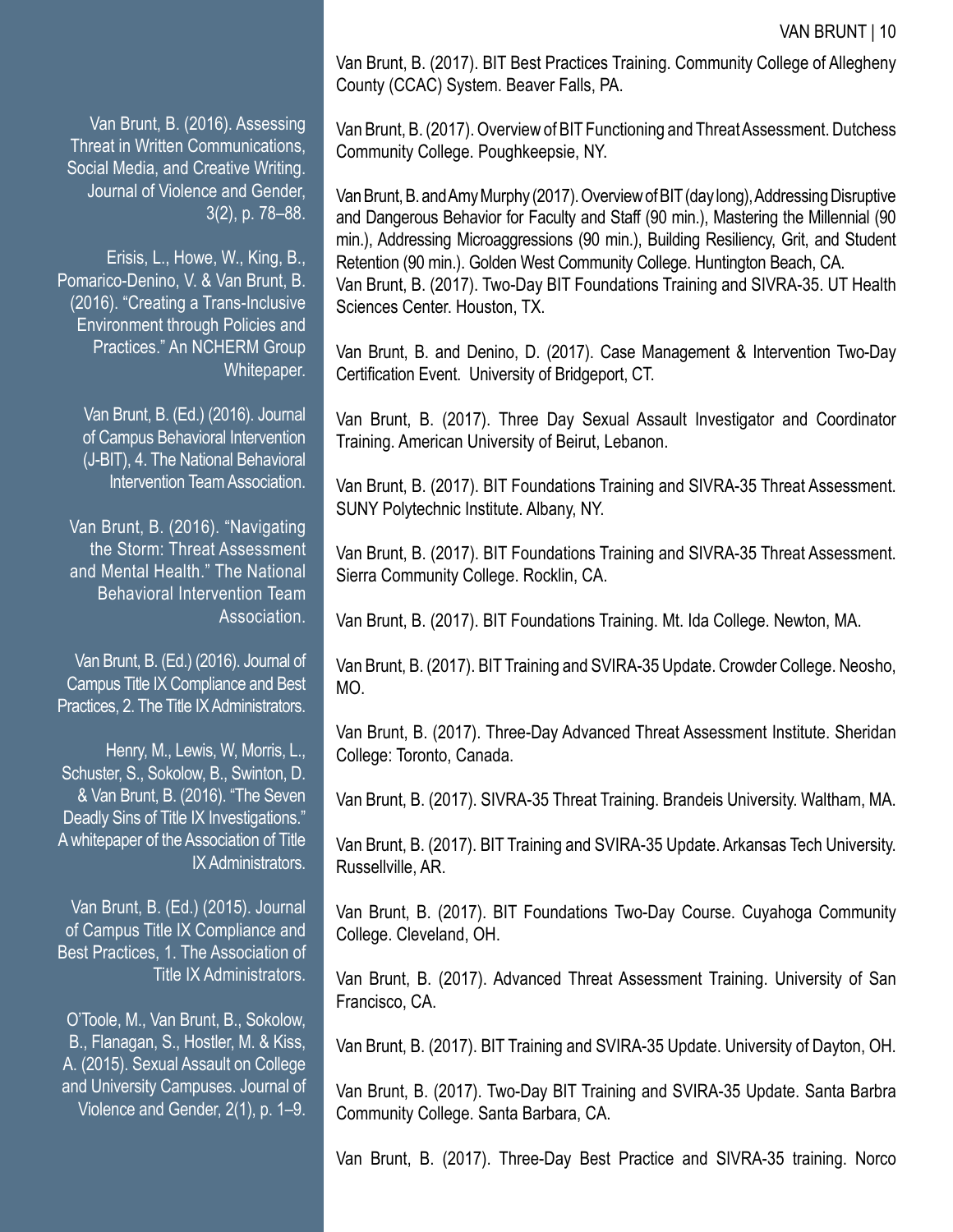College. Norco, CA.

Van Brunt, B., Murphy, A., O'Toole, M. (2015). The Dirty Dozen: Twelve Risk Factors for Sexual Violence on College Campuses (DD-12). Journal of Gender and Violence 2(3), p  $1 - 16$ .

Van Brunt, B. (Ed.) (2015). Journal of Campus Behavioral Intervention (J-BIT), 3. The National Behavioral Intervention Team Association.

Sokolow, B., Lewis, W., Van Brunt, B., Franics, P. (2015). "Making the Call: Parental Notification of Suicidal Students." A whitepaper of the National Behavioral Intervention Team Association.

Van Brunt, B., Reese, A. & Lewis, W. (2015). "Who is on the Team? Mission, Motivation and Motivation." A whitepaper of the National Behavioral Intervention Team **Association** 

Van Brunt, B. (Ed.) (2014). Journal of Campus Behavioral Intervention (J-BIT), 2. The National Behavioral Intervention Team Association.

Van Brunt, B., Sokolow, B., Lewis, W., Schuster, S. & Swinton, D. (2014). CORE-Q10 "Checklist: Assessment of a Behavioral Intervention Team. "A publication of the National Behavioral Intervention Team Association.

Van Brunt, B., Sokolow, B., Lewis, W., Schuster, S. & Golston, A. (2014). NaBITA Team Survey. A publication of the National Behavioral Intervention Team Association. Van Brunt, B. (2017). Two-Day BIT Foundations Training. North Carolina Community College Consortium. Raleigh, NC.

Van Brunt, B. (2017). Three-Day Case Management and Radicalization Risk Rubric Training. Sacramento City College. Sacramento, CA.

Van Brunt, B. (2017). Faculty and Staff Training on Disruptive and Dangerous Students. Santa Monica College, Santa Monica, CA.

Van Brunt, B. (2017). Assessment and Training of ACT Team. Rhode Island College. Providence, RI.

Van Brunt, B. (2016). Customized One-Day BIT Training. Brandeis. Boston, MA.

Van Brunt, B. & Denino, D. (2016). Customized One-Day BIT Training. University of Bridgeport. Bridgeport, CT.

Van Brunt, B. (2016). Two-Day Foundations BIT Training. Crafton Hills College. Yucaipa, CA.

Van Brunt, B. (2016). Two-Day Customized BIT Refresher Training Course. Alamo Community Colleges. San Antonio, TX.

Van Brunt, B. (2016). Customized BIT Refresher Training Course. University of the District of Columbia. Washington, DC.

Van Brunt, B. (2016). Customized BIT Refresher Training Course. Schoolcraft College. Livonia, MI.

Van Brunt, B. (2016). Two-Day Customized BIT Training and SIVRA-35. University of Nebraska. Omaha, NE.

Van Brunt, B. (2016). Customized BIT Training. Mississippi University for Women. Columbus, MS.

Van Brunt, B. (2016). Bystander Intervention, Classroom Management Training. Mt. Union College. Alliance, OH.

Van Brunt, B. & Muphy, A. (2016). Five-Day NaBITA and ATIXA Training Courses Based on Campus Audit. Palomar College, San Marcos, CA.

Van Brunt, B. (2016). Mental Health and Training Awareness for Faculty and Front Line Staff. Rancho Cucamonga, CA.

Van Brunt, B. (2016). Customized BIT Training. Ashford College. San Diego, CA.

Van Brunt, B. (2016). Customized BIT Training. Crowder College. Neosho, MO.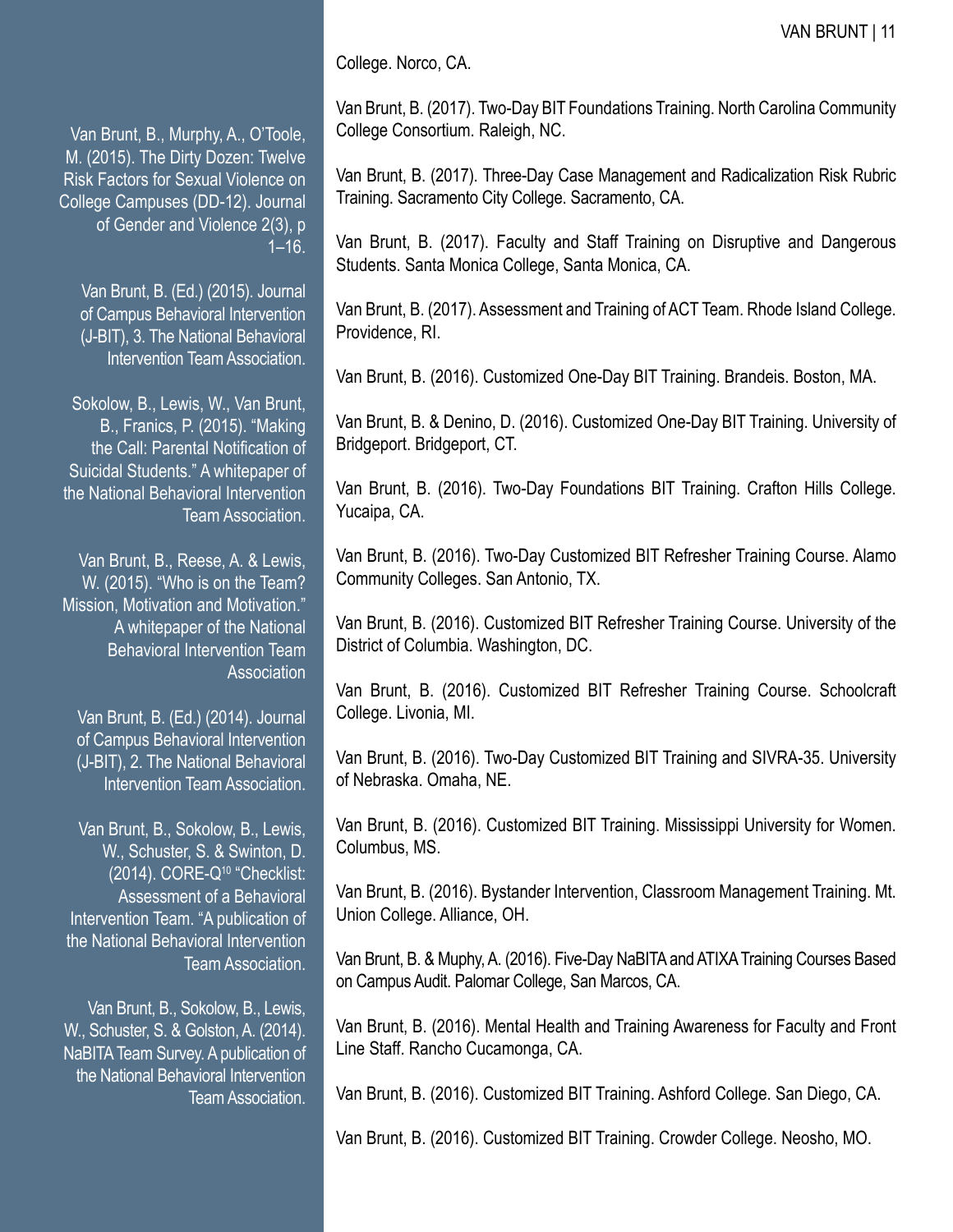Sokolow, B., Lewis, W., Schuster, S., Swinton, D. & Van Brunt, B. (2014). "Threat Assessment in the Campus Setting." A publication of the National Behavioral Intervention Team Association.

Van Brunt, B. & Lewis, W. (2014). Costuming, Misogyny, and Objectification as Risk Factors in Targeted Violence. Journal of Gender and Violence. Vol 1(1).

Van Brunt, B. (Ed.) (2013). Journal of Campus Behavioral Intervention (J-BIT),1. The National Behavioral Intervention Team Association.

Van Brunt, B., Woodley, E., Gunn, J., Raleigh, MJ, Reinach Wolf, C. & Sokolow, B. (2012). "Case Management in Higher Education." The National Behavioral Intervention Team Association (NaBITA) and the American College Counseling Association (ACCA).

Van Brunt, B., Sokolow, B., Lewis, W., & Schuster, S. (2012). "NaBITA Team Survey." The National Behavioral Intervention Team Association.

Van Brunt, B. & Bennett, L. (2012). "How Front-Office Staff Can Manage Difficult Student Behavior." Recruitment & Retention in Higher Education, 26(4).

Van Brunt, B. (2012). "Giving Troubled Students the Brushoff." The Chronicle of Higher Education.

Van Brunt, B., Clippert, C. & Martin, R. (2011). "Beating Stress" in T. Fitch & J. Marshall (Eds.). Group Work and Outreach Guide for College Counselors: Group Plans and Resources. Alexandria, VA: American Counseling Association. Van Brunt, B. (2016). Customized BIT Training. Humber College. Toronto, ON, Canada.

Van Brunt, B. (2016). Customized BIT Training. Chapman College. Orange, CA. Van Brunt, B. (2016). Customized BIT Training. Mt. San Jacinto College. Menifee, CA.

Van Brunt, B. (2016). Customized BIT Training. San Juan Community College. San Juan, NM.

Van Brunt, B. (2016). Two-day Advanced Threat Assessment Training. University of Utah. Salt Lake City, UT.

Van Brunt, B. (2016). SIVRA-35 Training. Santa Clara University. Santa Clara, CA.

Van Brunt, B. (2016). Customized BIT Training. Brandman University. Irvine, CA.

Van Brunt, B. (2016). Customized BIT Training. Johnson City Community College. Overland Park, KS.

Van Brunt, B. (2016). Two-Day Advanced Threat Assessment Training. Whatcom Community College. Bellingham, WA.

Van Brunt, B. (2016). Customized BIT Training. University of South Florida. St. Pete, FL.

Van Brunt, B. (2016). Customized BIT Training. Kean University. Kean, NJ.

Van Brunt, B. (2016). Customized BIT Training. Cerro Coso Community College. Ridgecrest, CA.

Van Brunt, B. (2016). Best Practices. Community College of Denver. Denver, CO.

Van Brunt, B. (2016). Customized BIT. Lonestar Community College. Conroe, TX.

Van Brunt, B. (2016). Customized BIT And SIVRA-35 Two-Day Training. Sheridan College. Oakville, ON, Canada.

Van Brunt, B. (2016). Customized BIT Training. University of Tennessee. Chattanooga, TN.

Van Brunt, B. (2016). Customized BIT Training with SIVRA-35. University of Alaska. Anchorage, AK.

Van Brunt, B. (2016). Two-Day BIT Best Practices Training. Southern New Hampshire University. Manchester, NH.

Van Brunt, B. (2016). Two-Day BIT Foundations Training. Mt. San Jacinto College. Menifee, CA.

Van Brunt, B. (2016). SIVRA-35 Threat Assessment Training. University of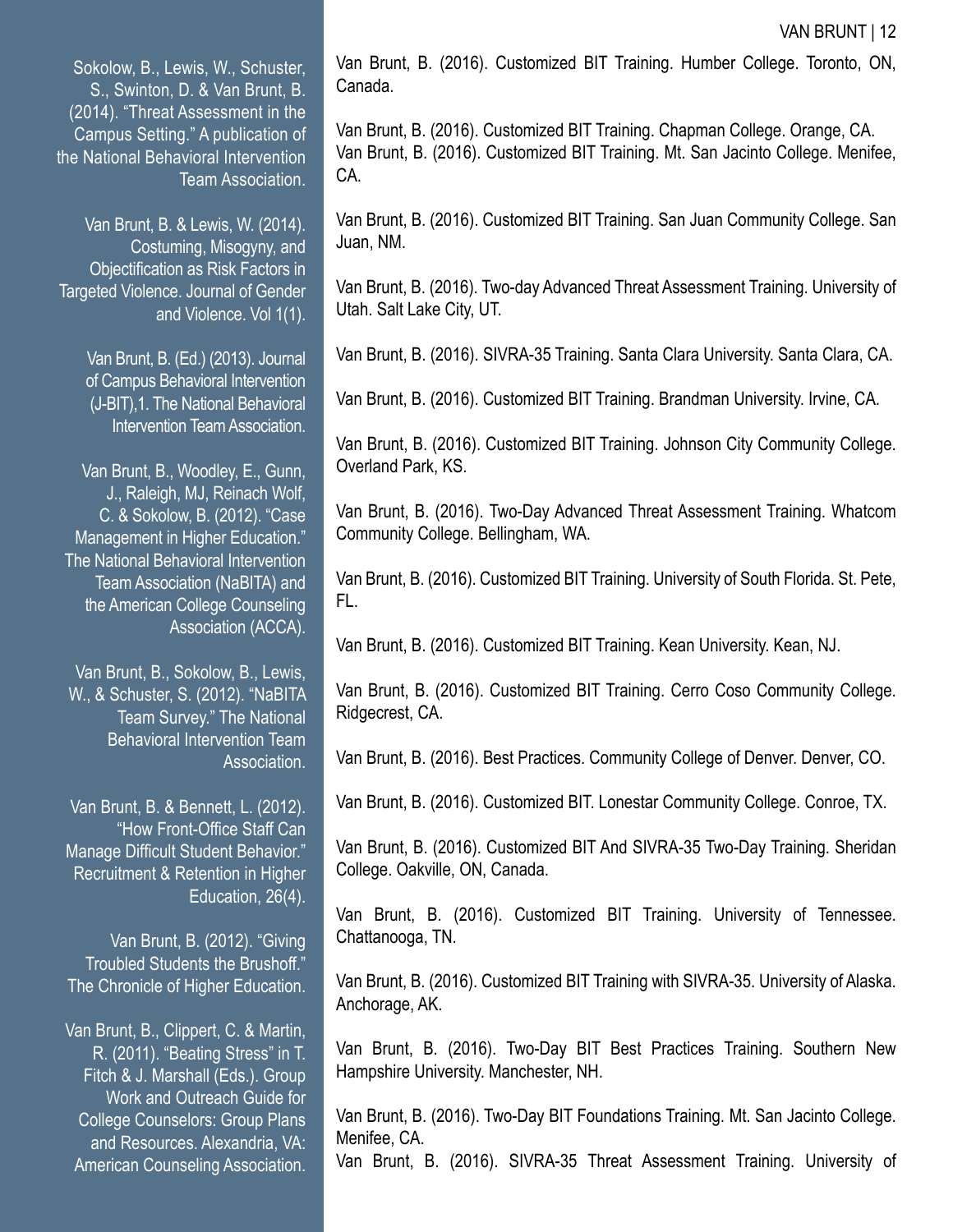Oklahoma. Norman, OK.

Van Brunt, B. (2016). SIVRA-35 Threat Assessment Training. Bellevue University. Bellevue, WA.

Van Brunt, B. (2016). BIT Foundations. Arkansas Tech. Russellville, AR.

Van Brunt, B. (2016). BIT Foundation and SIVRA-35 Threat Assessment Training. Cleveland Sate University. Cleveland, OH.

Van Brunt, B. (2016). Two-Day BIT Foundations. Columbus State University. Columbus, GA.

Van Brunt, B. (2016). Customized BIT Training. Rose Hulman. Terre Haute, IN.

Van Brunt, B. (2016). Two-Day Advanced Threat Assessment Training. Tulane University. New Orleans, LA.

Van Brunt, B. (2015). Customized Two-Day BIT Training. Santa Barbra Community College. Santa Barbra, CA.

Van Brunt, B. (2015). SIVRA-35 Training. University of Dayton. Dayton, OH.

Van Brunt, B. (2015). Two-Day BIT Foundations Training. University of Cumbria. Carlisle, United Kingdom.

Lewis, W. & Van Brunt, B. (2015). BIT Foundations and SIVRA-35. Community College of Allegheny County. Pittsburg, PA.

Van Brunt, B. (2015). Customized BIT Refresher Training Course. Mississippi University for Women. Columbus, MS.

Van Brunt, B. (2015). Customized BIT Refresher and Disruptive and Dangerous Two-Day Training. Santa Clara University. Santa Clara, CA.

Van Brunt, B. (2015). Supporting Vets, Disabled Students, Hispanics, and African-Americans. Orange Coast Community College. Costa Mesa, CA.

Van Brunt, B. (2015). Customized BIT Refresher Training Course. Northeaster Wisconsin Technical Community College. Norfolk, NE.

Van Brunt, B. (2015). BIT Foundations. University of Dayton. Dayton, OH.

Van Brunt, B. (2015). Managing the Disruptive & Dangerous Student, Addressing Staff and Faculty Burnout. Metropolitan Community College. Kansas City, MO Van Brunt, B. (2015). BIT Foundations. Eastern Kentucky University. Louisville, KY.

Van Brunt, B. (2015). BIT Foundations. Clemson University. Clemson, SC.

Van Brunt, B. (2015). SIVRA-35. College of the Desert. Palm Springs, CA.

Van Brunt, B. & Lewis, S. (2010). "Restorative Justice on Campus." Student Affairs Leader, 38(20).

Van Brunt, B. (2010). "The Campus Mental Health Case Studies Binder". Paper Clip Communications.

Van Brunt, B. & Sokolow, B. (2010). Involuntary Medical and Psychological Withdrawals: A Last Resort. Student Affairs Leader, 38(10).

Van Brunt, B.J. (2010). Wilderness Experiences and First-Year Programs. Ometeca: Journal of Science and Humanities, Volume 14/15, p. 309–319.

Van Brunt, B., Manley, E., Raleigh, M.J. & Francis, P. (2009). What Every Alcohol Education Program Should Teach Students. Student Affairs Leader, 37(4).

Van Brunt, B., Ebbeling, J. (2008). Successful Classroom Management. The Teaching Professor, 22(8).

Van Brunt, B. & Ebbeling, J. (2008). Seven Components of an RA Training Program. Student Affairs Leader, 36(11).

Van Brunt, B. (2008). Retention and College Counseling Centers. Recruitment & Retention in Higher Education, 22(5).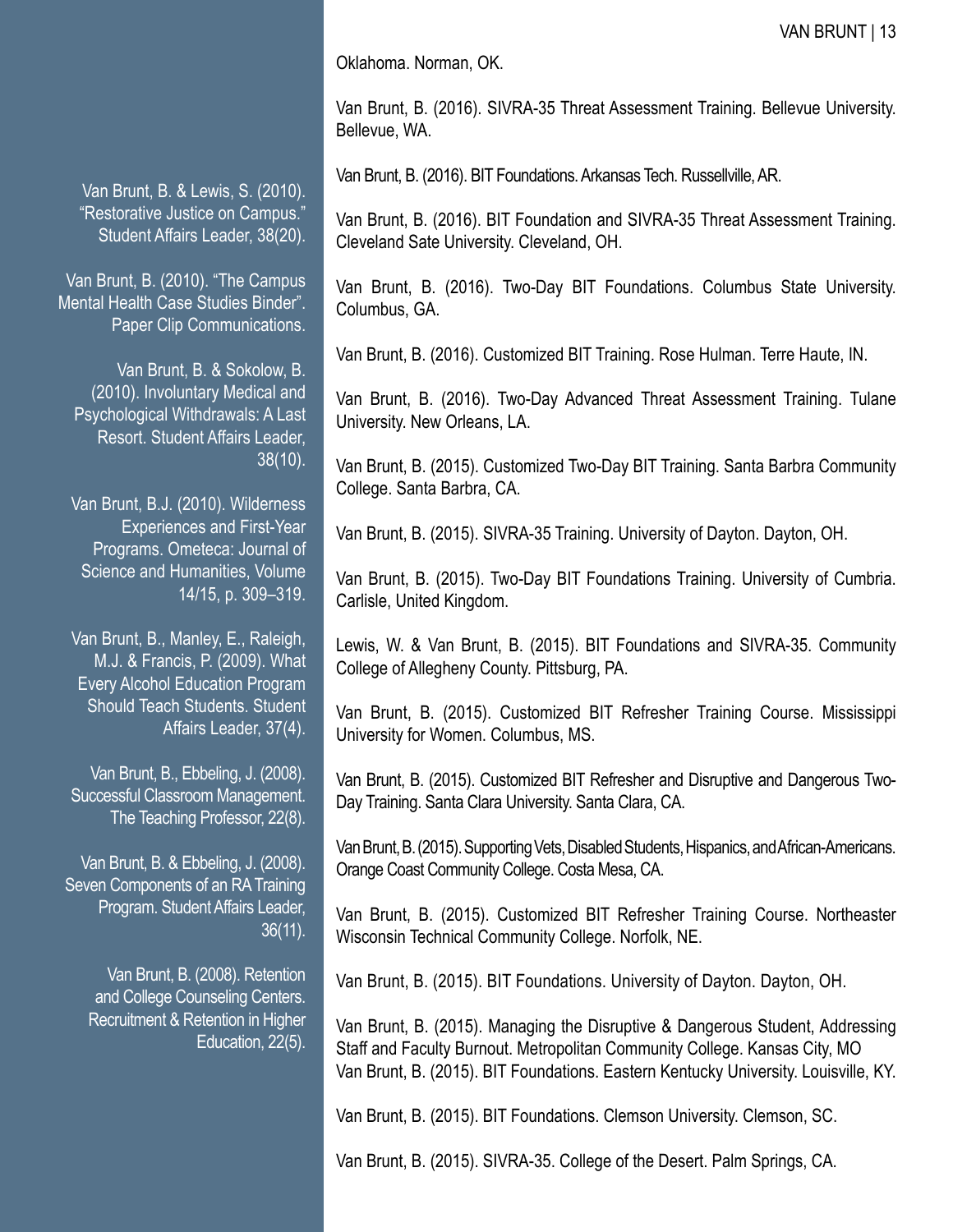Van Brunt. B. (2015). Case Manager Training for BIT. Tulane University. New Orleans, LA.

Van Brunt, B. (2015). BIT Best Practices Two-Day Course. University of Missouri. Springfield, MO.

Van Brunt, B. (2015). Customized BIT Refresher Training Course. Surry Community College. Dobson, NC.

Van Brunt, B. (2015). Customized BIT Refresher Training Course. Schoolcraft College. Livonia, MI.

Van Brunt, B. (2015). BIT Foundations. Northeast Community College. Norfolk, NE.

Van Brunt, B. (2015). BIT Foundations. Central Community College. Grand Island, NE.

Lewis, W. & Van Brunt, B. (2015). BIT Foundations Two-Day and Case Management and Intervention Two-Day. University of Colorado. Denver, CO.

Van Brunt, B. (2015). BIT Foundations Two-Day Training Course. St. Louis Community College, St. Louis, MO.

Van Brunt, B. (2015). Addressing Disruptive and Dangerous Behavior. Brooklyn Educational Opportunity Center. NY, NY.

Van Brunt, B. (2015). Two-Day Training with Faculty and Staff on Disruptive and Dangerous Behavior. Santa Monica Community College. Santa Monica, CA.

Van Brunt, B. (2015). Two-Day BIT and SIVRA-35 Training. Colorado Community College System. Denver. CO.

Van Brunt, B. (2015). BIT Overview Training. Santa Monica College. Santa Monica, CA.

Van Brunt, B. (2015). Advanced Two-Day Threat Training on Social Media and the SIVRA-35. MD Anderson Cancer Center/University of Texas. Houston, TX. Van Brunt, B. (2014). SIVRA-35 Threat Assessment Training. Monmouth University. West Long Branch, NJ.

Van Brunt, B. (2014). Behavioral Intervention Team Foundations and SIVRA-35 Threat Assessment for NY Conduct Administrators. State University of New York (SUNY) at Albany. Albany, NY.

Van Brunt, B. (2014). Behavioral Intervention Team Foundations and SIVRA-35 Threat Assessment. King Abdullah University of Science and Technology (KAUST). Thuwal, Saudi Arabia.

Van Brunt, B. (2014). SIVRA-35 Threat Assessment Training. Purdue University. West Lafayette, IN.

## **VIDEO PROJECTS**

"Writing Reports: Managing Risk Related to Violence Risk Assessments." National Benavioral Intervention Team Association.

> "Managing Risk Following Threat Assessmentt." National Behavioral Intervention Team Association.

"Violence Risk Assessment Tabletop Scenarios." National Behavioral Intervention Team Association.

> "Conduct Training Videos." The NCHERM Group, LLC.

"A Threat Assessment with a Nontraditional Student." American Counseling Association.

"A Window into BIT." National Behavioral Intervention Team Association.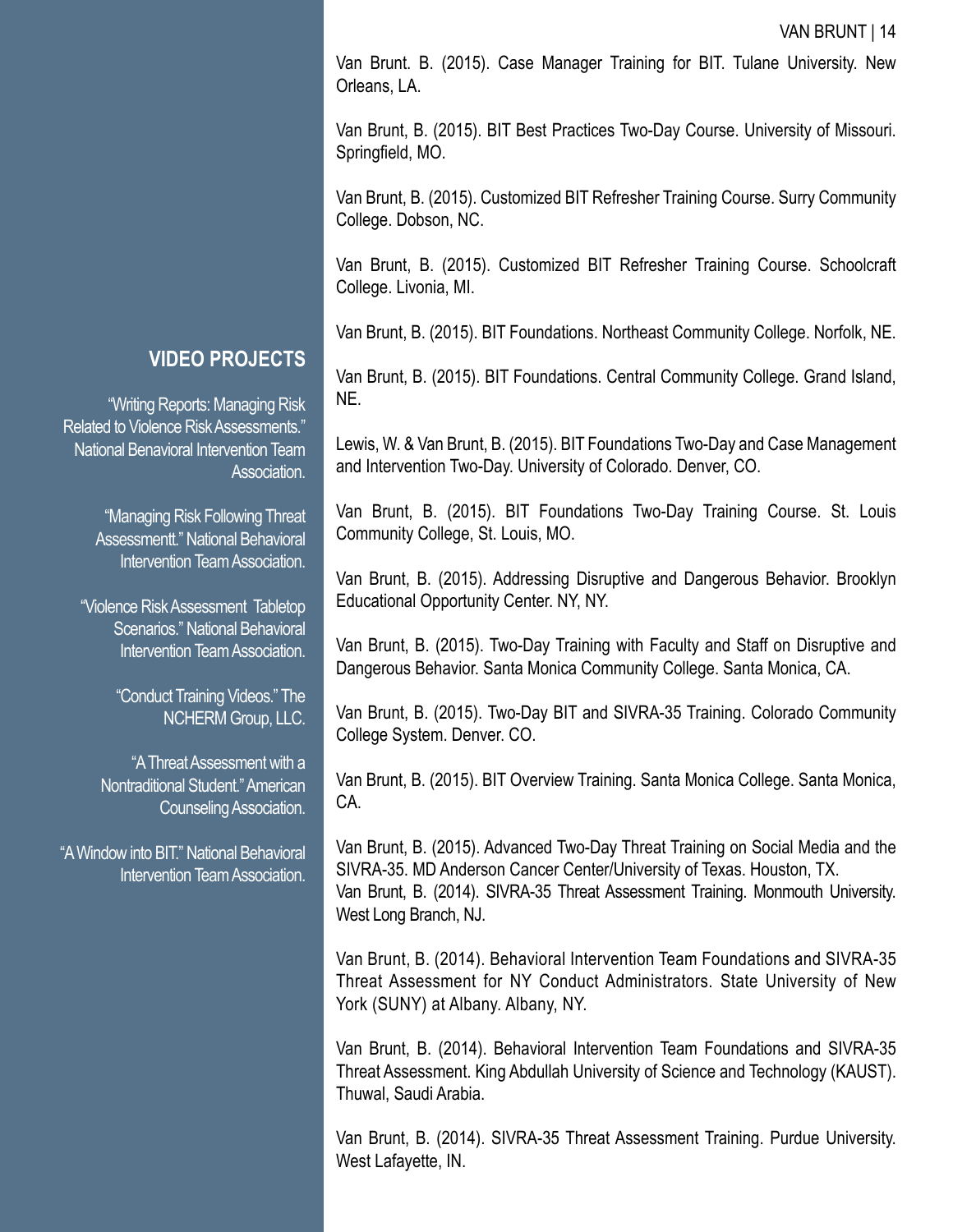Van Brunt, B. (2014). BIT Training, Bully Prevention, Classroom Disruption. Texas Tech University. Lubbock, TX.

Van Brunt, B. (2014). Residence Life Training on Checkmate, Suicide Prevention. Angelo State College. San Angelo, TX.

Van Brunt, B. (2014). Disruptive Behavior in the Classroom, Alcohol Abuse on Campus, Burnout and Stress Reduction. Angelo State College. San Angelo, TX.

Van Brunt, B. (2014). Residence Life Training on Checkmate, Suicide Prevention. American International College. Springfield, MA.

Van Brunt, B. (2014). SIVRA-35 Threat Assessment Training. Brandeis University. Boston, MA.

Van Brunt, B. (2014). SIVRA-35 Threat Assessment Training. Adams State University. Alamosa, CO.

Lewis, W. & Van Brunt, B. (2014). BIT Three-Day Certification Course. Portland, OR.

Lewis, W. & Van Brunt, B. (2014). BIT Three-Day Certification Course. Michigan State University. East Lansing, MI.

Van Brunt, B. (2014). SIVRA-35 Threat Assessment Training for Ashford College. Online.

Van Brunt, B. (2014). SIVRA-35 Threat Assessment Training. Kean University. Morris, NJ.

Van Brunt, B. (2014). SIVRA-35 Threat Assessment Training. Austin Community College. Austin, TX.

Van Brunt, B. (2014). Addressing Disruptive and Dangerous Behavior in the Classroom. Working with Various Students on Campus. Gateway Technical College. Kenosha, WI.

Sokolow, B. & Van Brunt, B. (2014). BIT Three-Day Certification Course. Connecticut College. New London, CT.

Van Brunt, B. (2014). SIVRA-35 Threat Assessment Training. Mid Michigan Community College. Harrison, MI.

Van Brunt, B. (2014). Disruptive Behavior in the Classroom, Alcohol Abuse on Campus, Burnout and Stress Reduction. Miracosta College. Oceanside, CA.

Van Brunt, B. (2014). Addressing Disruptive Behavior in the Classroom. Jackson Community College. Jackson, TN.

Lewis, W. & Van Brunt, B. (2014). BIT Three-Day Certification Course. Concordia University. Irvine, CA.

Lewis, W. & Van Brunt, B. (2014). BIT Three-Day Certification Course. Kwantlen Polytechnic University. Surrey, BC, Canada.

Van Brunt, B. (2014). Disruptive Behavior in the Classroom, Burnout and Stress Reduction. California State University Stanislaus. Turlock, CA.

Van Brunt, B. (2013). SIVRA-35 Threat Assessment Training. University of Michigan. Flint, MI.

Van Brunt, B. (2013). Disruptive Behavior in the Classroom, Positive Psychology, Burnout, and Stress Reduction. Charleston Southern University. Charleston, SC.

Van Brunt, B. (2013). SIVRA-35 Threat Assessment Training. St. Louis Community College. St. Louis, MO.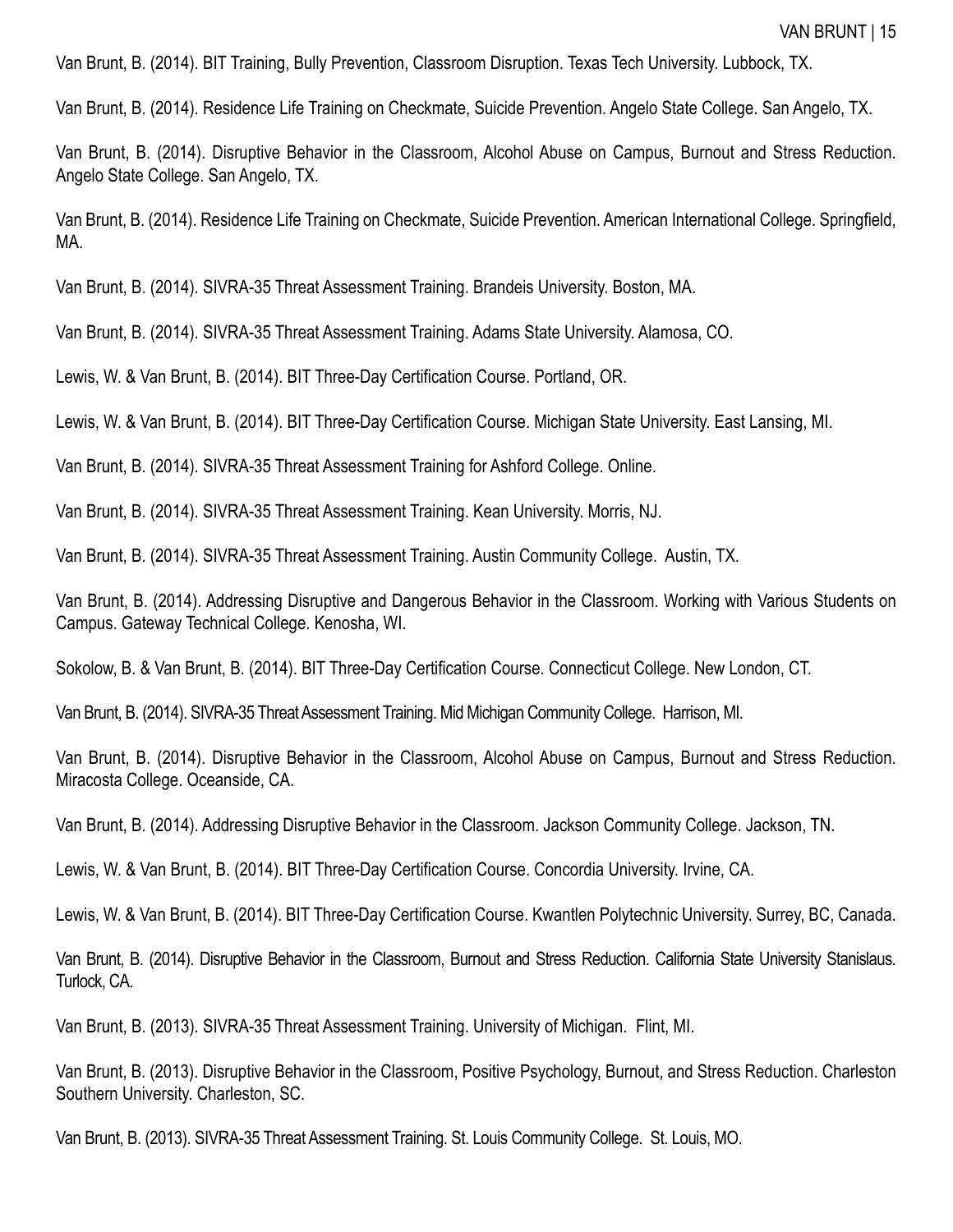Van Brunt, B. (2013). Disruptive Behavior in the Classroom, BIT Training. Miracosta. Riverside, CA.

Sokolow, B. & Van Brunt, B. (2013). BIT Three-Day Certification Course. University of New Haven. New Haven, CT.

Van Brunt, B. (2013). Disruptive Behavior in the Classroom, BIT Training, Threat Training and Intervention of At-Risk students. Two-Day Training. Texas Tech. Lubbock, TX.

Van Brunt, B. (2013). SIVRA-35 Threat Assessment Training. Maricopa Community College System. Mesa, AZ.

Van Brunt, B. (2013). Disruptive Behavior in the Classroom. Lonestar Community College. Harris, TX.

Van Brunt, B. (2013). SIVRA-35 Threat Assessment Training. Northern California System. Berkley, CA.

Van Brunt, B. (2013). BIT Two-Day Certification Course. Tulane University. New Orleans, LA.

Van Brunt, B. (2013). Threat Assessment and BIT Training for South Dakota Board of Regents. Sioux Falls, SD.

Van Brunt, B. (2013). SIVRA-35 Threat Assessment Training. Wheaton College. Norton, MA.

Van Brunt, B. (2013). BIT Two-Day Certification Course at Drew University. Madison, NJ.

Lewis, W. & Van Brunt, B. (2013). BIT Three-Day Certification Course. Milwaukee Hyatt. Milwaukee, WI.

Van Brunt, B. (2013). Three Day Training on ADA, Counseling Skills and Burnout Prevention. Ashford College. San Diego, CA.

Van Brunt, B. (2013). SIVRA-35 Threat Assessment Training. University of Oklahoma. Norman, Oklahoma.

Van Brunt, B. (2013). SIVRA-35 Threat Assessment Training. Rochester Institute of Technology. Rochester, NY.

Van Brunt, B. (2013). Threat Assessment in Student Affairs. Occidental College. Los Angeles, CA.

#### ACADEMIC CONFERENCE PRESENTATIONS

Van Brunt, B. (2017). SVIRA-35. Presented as a pre-conference session at the Higher Education Case Management Association. Denver, CO.

Van Brunt, B., Murphy, A. and Schuster, S. (2017). Techniques & Guidance for Trauma-Informed Investigations & Processes. Pre-conference workshop at the Association of Student Conduct Administrators National Conference. Jacksonville, FL.

Van Brunt, B. and Gregory, M. (2017). Assessment and Intervention: Detecting Deception and Assessing Truthfulness with the Violent, Dangerous, or Suicidal Student. Pre-conference workshop at the Association of Student Conduct Administrators National Conference. Jacksonville, FL.

Van Brunt, B. (2017). Assessment and Intervention: Detecting Deception and Assessing Truthfulness with the Violent, Dangerous, or Suicidal Student. Concurrent session at the Mississippi Legal Conference, MS.

Van Brunt, B. (2017). Violence Risk Assessment of the Written Word (VRAW<sup>2</sup>). Presented as a concurrent session at the Mississippi Legal Conference, MS.

Van Brunt, B. (2017). Radicalization Risk Rubric R3: An Exploration of the Risk Factors, Protective Factors, and Underlying Motivations Related to Terrorism and Radicalization of College Students. Presented as a concurrent session at the Mississippi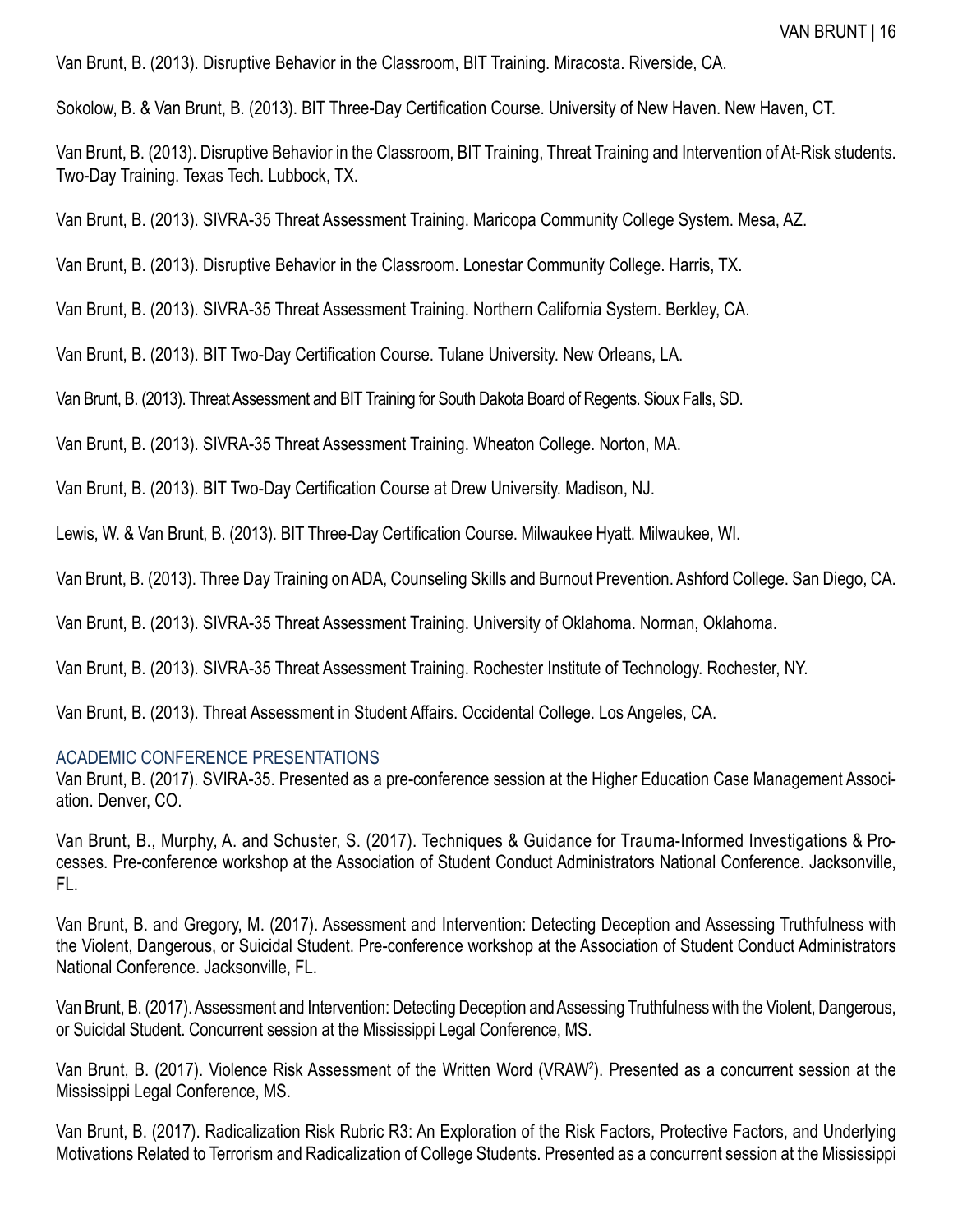Legal Conference, MS.

Van Brunt, B. and Murphy, A. (2017). Radicalization Risk Rubric R3: An Exploration of the Risk Factors, Protective Factors, and Underlying Motivations Related to Terrorism and Radicalization of College Students. Presented as a concurrent session at the 21st Annual UNT Texas Higher Education Law Conference. Denton, TX.

Van Brunt, B. (2017). Assessment and Intervention: Detecting Deception and Assessing Truthfulness with the Violent, Dangerous, or Suicidal Student. Presented as a concurrent session at the American College Counseling Association National Conference. Tampa, FL.

Van Brunt, B. and Murphy A. (2017). Uprooting Sexual Violence: DD-12 Factors and Prevention. Presented as a pre-conference workshop at the American College Counseling Association National Conference. Tampa, FL.

Van Brunt, B. and Gregory, M. (2017). Assessment and Intervention: Detecting Deception and Assessing Truthfulness with the Violent, Dangerous, or Suicidal Student. Presented as a pre-conference workshop at the Association of Student Conduct Administrators National Conference. Jacksonville, FL.

Van Brunt, B., Murphy, A., and Shuster, S. (2017). Techniques & Guidance for Trauma-Informed Investigations & Processes. Presented as a pre-conference workshop at the Association of Student Conduct Administrators Conference. Jacksonville, FL.

Van Brunt, B. (2016). Assessment and Intervention: Detecting Deception and Assessing Truthfulness with the Violent, Dangerous or Suicidal Student. Pre-conference session at the National Behavioral Intervention Team Association Conference. San Antonio, TX.

Van Brunt, B. (2016). Violence Risk Assessment of the Written Word (VRAW2). Pre-conference session at the National Behavioral Intervention Team Association Conference. San Antonio, TX.

Van Brunt, B. (2016). Assessment and Intervention: Establishing Rapport, Overcoming Defensiveness, and Building Trust with the Difficult or Suicidal Student. Featured speaker session at the National Behavioral Intervention Team Association Conference. San Antonio, TX.

Van Brunt, B. (2016). Introduction to BIT. Invited pre-conference session for Texas College Counselors Association Annual Conferences. Dallas, TX.

Van Brunt, B., Perry, M. & Lewis, W. (2016). Social Media & Title IX Collide: Gossip Sites, Free Speech, Proactive Policies. Association of Student Conduct Officers Annual Conference. St. Pete Island, FL.

Murphy, A. & Van Brunt, B. (2016). Thirteen Risk Factors of Sexual Violence: Implications for Education, Compliance, and Sanctions. Association of Student Conduct Officers Annual Conference. St. Pete Island, FL.

Van Brunt, B. (2015). SIVRA-35 and Threat Assessment. Invited pre-conference day training for Health Services Association for California Community Colleges. Sacramento, CA.

Van Brunt, B. & Murphy, A. (2015). The Dirty Dozen: Applying 12 Risk Factors for Sexual Violence (DD-12) to Education Efforts and Clinical Treatment on Campus. American College Counseling Association Conference. Louisville, KY.

Van Brunt, B. (2015). Assessing Threat in Creative Writing and Social Media. American College Counseling Association Conference. Louisville, KY.

Van Brunt, B. (2015). Building Cultural Awareness and Addressing Bias. Featured speaker session at the National Behavioral Intervention Team Association Conference. San Antonio, TX.

Van Brunt, B. (2015). Violence Risk Assessment of the Written Word (VRAW<sup>2</sup> ). Featured speaker session at the National Behavioral Intervention Team Association Conference. San Antonio, TX.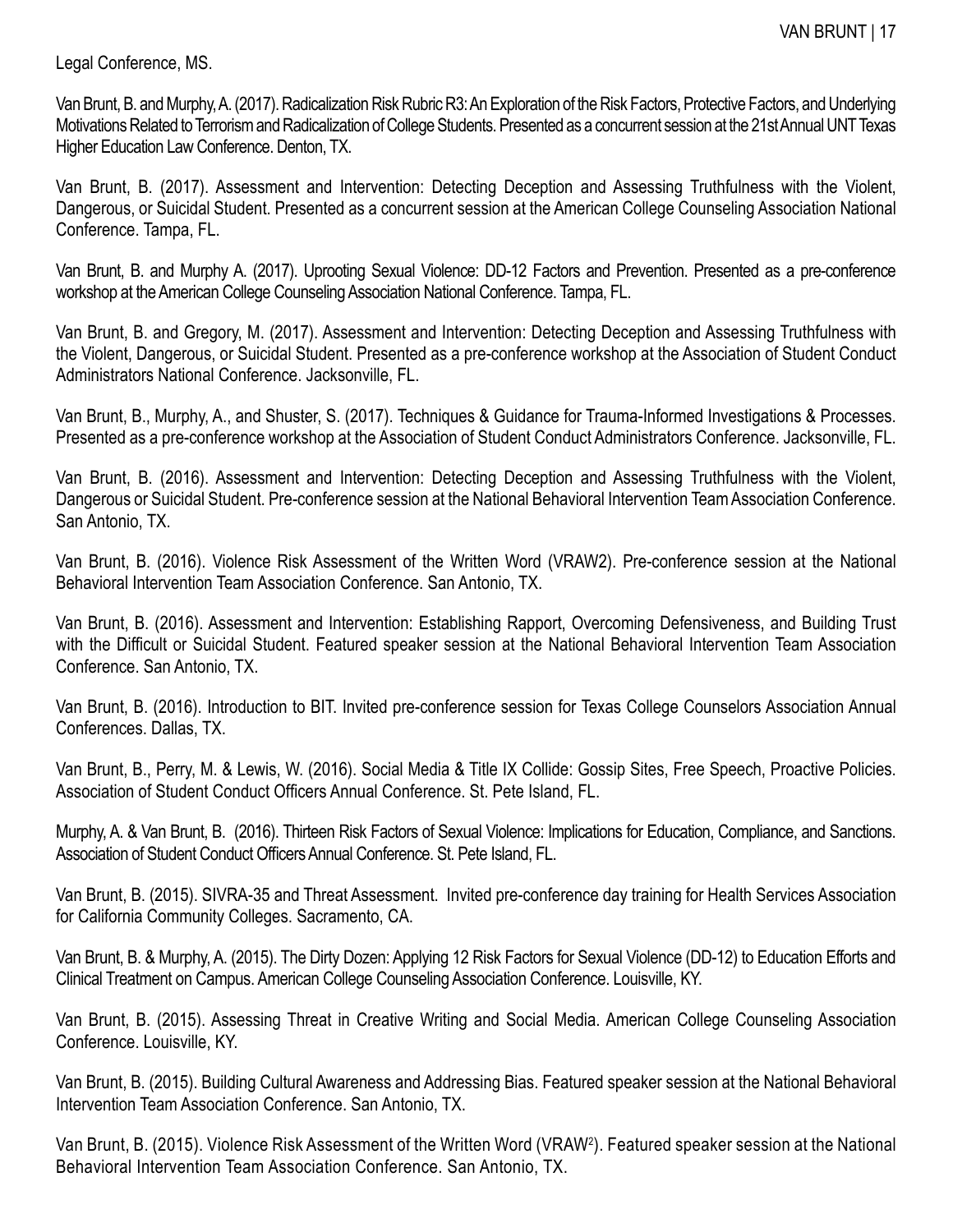Van Brunt, B. (2015). Assessing Social Media Threat. Pre-conference session at the National Behavioral Intervention Team Association Conference. San Antonio, TX.

Murphy, A, & Van Brunt, B. (2015). The Dirty Dozen: 12 Risk Factors for Sexual Violence on College Campuses. Pre-conference session at the National Behavioral Intervention Team Association Conference. San Antonio, TX.

Van Brunt, B. (2014). Addressing Difficult and Dangerous Behavior. Teaching Professor Conference. Boston, MA.

Van Brunt, B. (2014). Management Approaches for the BIT. Paper presented at the National Behavioral Intervention Team Association Conference. Bonita Springs, FL.

Van Brunt, B. (2014). How to Conduct a Threat Assessment. Paper presented at the National Behavioral Intervention Team Association Conference. Bonita Springs, FL.

Van Brunt, B. (2014). Costuming, Legacy Tokens, and Objectification. Featured speaker at the National Behavioral Intervention Team Association Conference. Bonita Springs, FL.

Murphy, A. & Van Brunt, B. (2014). BIT and Student Retention: Working Together Toward a Common Goal. Featured speaker at the National Behavioral Intervention Team Association Conference. Bonita Springs, FL.

Van Brunt, B., Reese, A., Elliott, G. & Scott, P. (2014). Introduction to the CORE-Q10 Checklist. Featured speaker at the National Behavioral Intervention Team Association Conference. Bonita Springs, FL.

Van Brunt, B. (2014). The Subtle Science and Exact Art of Addressing Physical Violence. Featured speaker at the National Behavioral Intervention Team Association Conference. Bonita Springs, FL.

Van Brunt, B. (2014). First Responder: What to Say and What to Do Following a Sexual Assault. Paper presented at the Association of Title IX Administrators/School and College Organization for Prevention Educators (ATIXA/SCOPE) Annual Conference. Orlando, FL.

Van Brunt, B. (2014). Management Approaches for the BIT. Paper presented at the American College Counseling Association Conference. San Antonio, TX.

Van Brunt, B. (2014). Practical Skill Training in Threat Assessment. Paper presented at the American College Counseling Association Conference. San Antonio, TX.

Lewis, W. & Van Brunt, B. (2014). Legal issues for College Counselors. Paper presented at the American College Counseling Association Convention. San Antonio, TX.

Van Brunt, B. (2014). Forensic Threat Assessment: Hire a Specialist or Train Existing Staff? Paper presented at the NASPA Regional Alcohol and Mental Health Conference. San Diego, CA.

Van Brunt, B. (2014). Social Media and Threat Assessment. Paper presented at the NASPA Regional Alcohol and Mental Health Conference. San Diego, CA.

Van Brunt, B. (2013). Core Elements of BIT Assessment. Paper presented at the National Behavioral Intervention Team Association Conference. Bonita Springs, FL.

Van Brunt, B. & Lewis, W. (2013). Addressing 2 Dilemmas in Counseling: Mandated Treatment and Clery Reporting. Paper presented at the National Behavioral Intervention Team Association Conference. Bonita Springs, FL.

Van Brunt, B. (2013). Comprehensive Analysis of Threat Assessment Tools. Paper presented at the National Behavioral Intervention Team Association Conference. Bonita Springs, FL.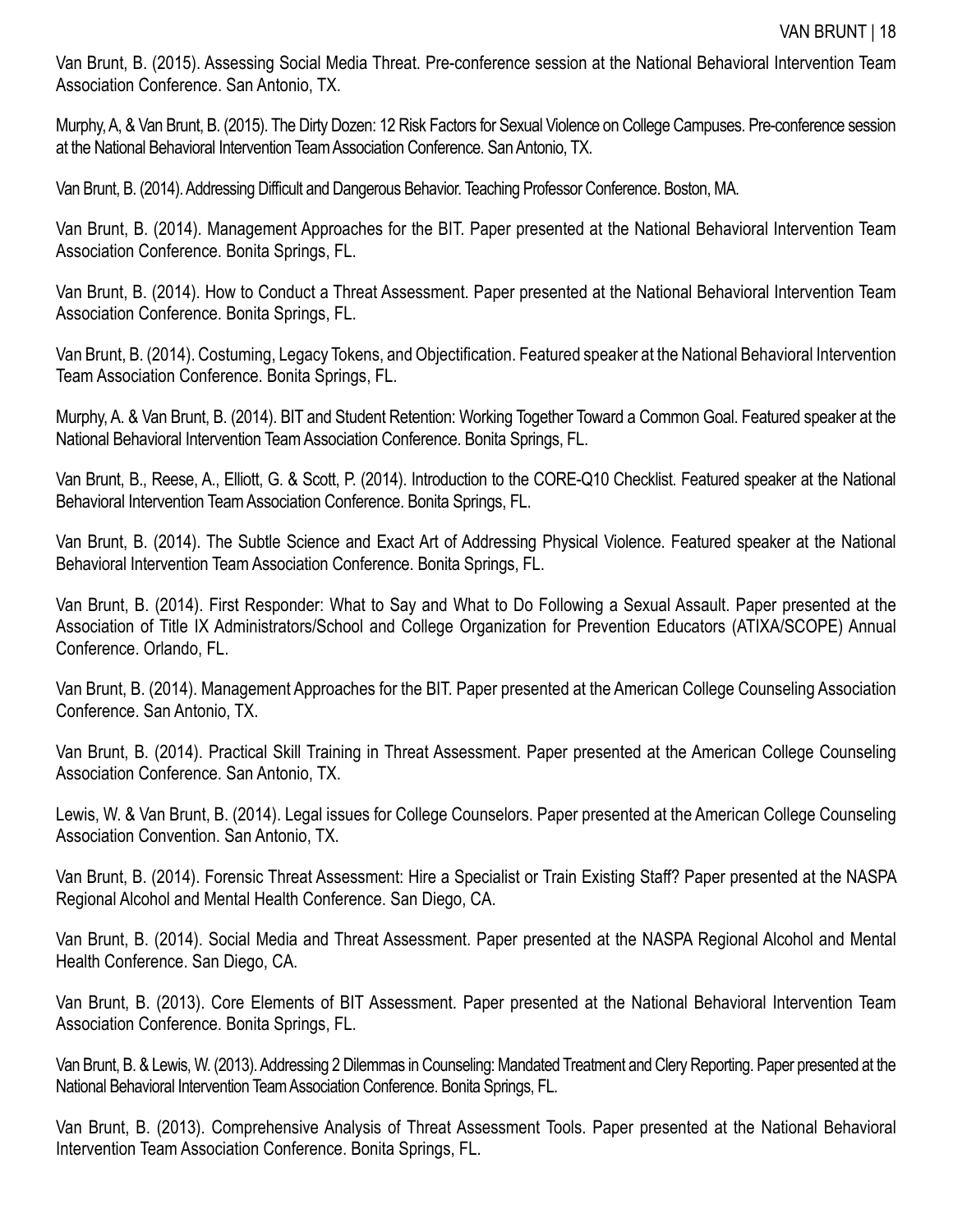Van Brunt, B. (2013). Now What? The Intervention and Management of At-Risk Students. Paper presented at the National Behavioral Intervention Team Association Conference. Bonita Springs, FL.

Van Brunt, B. (2013). Identifying Disturbed Individuals: Thirteen Key Risk Factors. Paper presented at the American College Counseling Association Conference. Orlando, FL.

Van Brunt, B. (2013). Dark Knights: Donning the Archetype. Paper presented at the American College Counseling Association Conference. Orlando, FL.

Van Brunt, B. (2013). The Structured Interview for Violence Risk Assessment (SIVRA-35). Paper presented at the 8th European Congress on Violence in Clinical Psychiatry. Ghent, Belgium.

Van Brunt, B. (2013). Dark Knights: Costuming, Legacy Tokens, and Objectification. Paper presented at the 8th European Congress on Violence in Clinical Psychiatry. Ghent, Belgium.

Van Brunt, B. (2013). Social Media and Threat Assessment: Three Case Studies. Paper presented at Association for Student Conduct Administration Conference. St. Pete Island, FL.

Van Brunt, B. (2013). Ending Campus Violence: New Approaches to Prevention. Paper presented at Association for Student Conduct Administration Conference. St. Pete Island, FL.

Van Brunt, B. (2013). Mandated Counseling: How to Do it Well. Paper presented at the Association of University and College Counseling Center Directors National Conference. San Diego, CA.

Van Brunt, B. (2013). Social Media and Threat Assessment. Paper presented at the Association of University and College Counseling Center Directors National Conference. San Diego, CA.

Van Brunt, B. (2012). Social Media and Threat Assessment: Three Case Studies. Paper presented at the National Behavioral Intervention Team Association Conference. Bonita Springs, FL.

Van Brunt, B. (2012). SIVRA-35: Structured Interview of Violence Risk Assessment-35. Paper presented at the National Behavioral Intervention Team Association Conference. Bonita Springs, FL.

Van Brunt, B., Woodly, E. Wolf, C. & Gunn, J. (2012). Legal and Practical Communication Issues in Case Management. Paper presented at the National Behavioral Intervention Team Association Conference. Bonita Springs, FL.

Van Brunt, B. (2012). Outreach Programming in College Counseling. Paper presented at American Counseling Association Conference. San Francisco, CA.

Van Brunt, B. (2012). Threat Assessment of a Bully. Paper presented at American Counseling Association. San Francisco, CA.

Van Brunt, B. (2012). Dangers of Email Communication: Five Case Examples. Paper presented at Association for Student Conduct Administration Conference. St. Pete Island, FL.

Van Brunt, B. (2012). Suicide Attempts and Hospitalization in Higher Education. Paper presented at Association for Student Conduct Administration Conference. St. Pete Island, FL.

Van Brunt, B. (2012). Campus Violence: Ten Common Mistakes In Assessment and Prevention. Paper presented at Association for Student Conduct Administration Conference. St. Pete Island, FL.

Van Brunt, B. & Crowe, M. (2011). Restorative Justice: Practical Case Examples. Paper presented at the Association of College and University Housing Officers - International Annual Conference and Expo. New Orleans, LA.

Van Brunt, B., Montalbano, A. & Johnson, K. (2011). Cyber Bullying: What It Is and How to Address It. Paper presented at the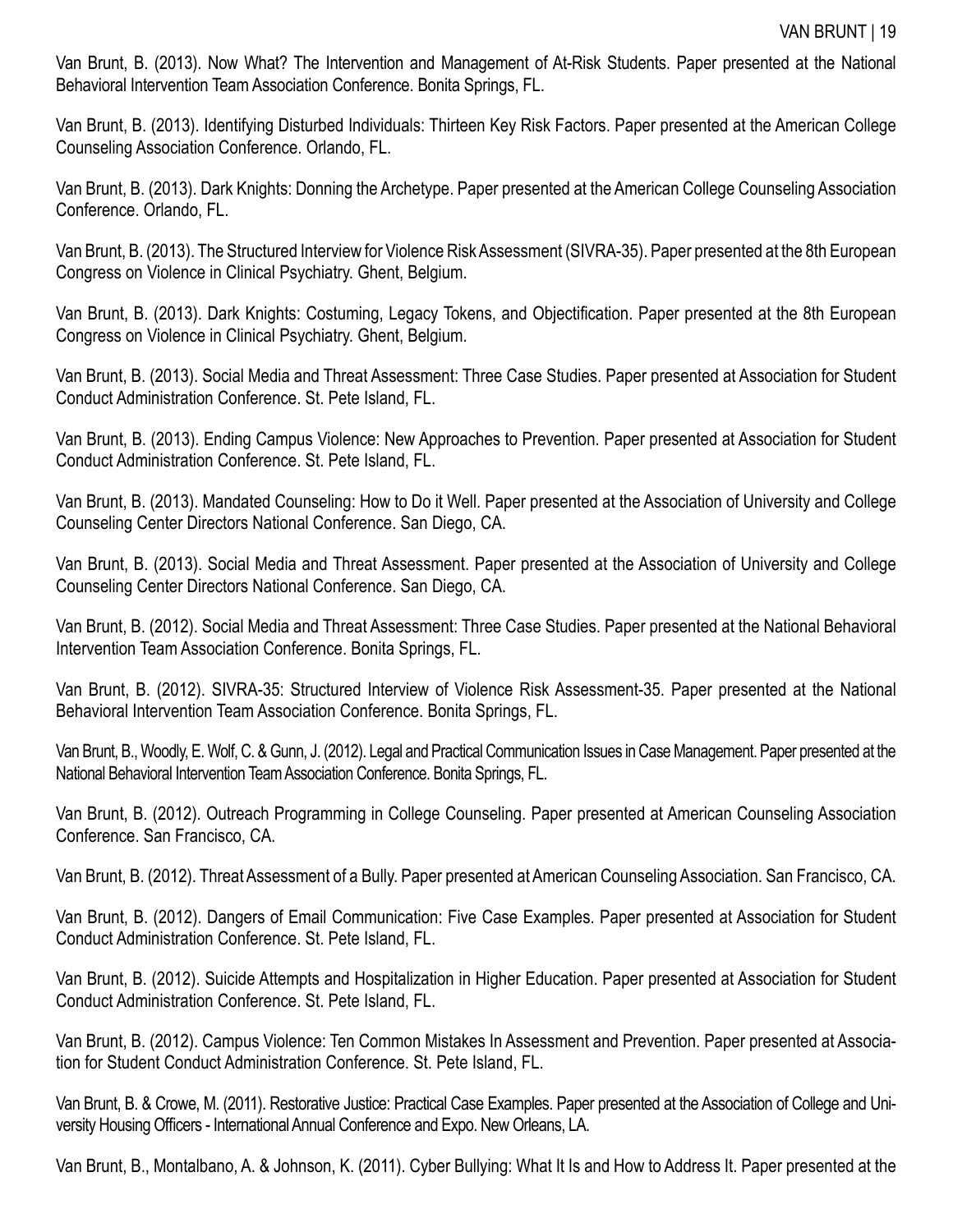Association of College and University Housing Officers - International Annual Conference and Expo. New Orleans, LA.

Van Brunt, B. & Montalbano, A. (2011). Aggression and Violence in the Residence Halls: What to Look for. Paper presented at the Association of College and University Housing Officers - International Annual Conference and Expo. New Orleans, LA.

Van Brunt, B. (2011). Sorry, that's Confidential: When Counselors aren't Helpful. Paper presented at Association for Student Conduct Administration Conference. St. Pete Island, FL.

Van Brunt, B. & Carolyn, W. (2011). Legal and Practical Issues with Including (or Not Including) Parents in Higher Ed. Paper presented at Association for Student Conduct Administration Conference. St. Pete Island, FL.

Van Brunt, B., Francis, P. & Raleigh, MJ. (2011). Current Cases in College Counseling, Ethics, Law & Common Sense. Prell conference workshop presented at Georgia College Counseling Association Conference. St. Simon Island, GA.

Van Brunt, B. & Levy, M. (2010). Effective Mental Health Crisis Management. Paper presented at the National Behavioral Intervention Team Association (NaBITA) Conference. New Orleans, LA.

Van Brunt, B., Crowe, M. & Johnson, K. (2010). Three Case Studies in Psychological Assessment and How the Information is Used by BIT. Paper presented at the National Behavioral Intervention Team Association Conference. New Orleans, LA.

Van Brunt, B. & Levy, M. (2009). Best Practices: Student Suicide Prevention, Intervention & PostiVention. Presented at the National Behavioral Intervention Team Association Conference. San Antonio, TX.

Van Brunt, B. & Levy, M. (2009). The Role of the Counselor on a Behavioral Intervention Team. Paper presented at the National Behavioral Intervention Team Association Conference. San Antonio, TX.

Van Brunt, B. (2009). Aggression Identification and Management. Paper presented at the National Association of Forensic Counselors Conference. Reno, NV.

Van Brunt, B. (2009). Preventing Burnout: Supporting Staff Through Tough Times. Paper presented at the National Association of Forensic Counselors Conference. Reno, NV.

Van Brunt, B., Raleigh, MJ. & Johnson, K. (2009). Compassion Fatigue: Preventing Burnout in Student Affairs Staff. Paper presented at the American College Personnel Association Conference. Washington, DC.

Van Brunt, B., Francis, P. (2009). Aggression Management Training for Student Affairs Professionals. Paper presented at the American College Personnel Association (ACPA) Conference. Washington, DC.

Van Brunt, B. & Francis, P. (2009). Aggression Management for the College Counselor. Paper presented at the Georgia College Counseling Association Annual Conference, Simon's Island, GA.

Van Brunt, B. (2008). Development of Crisis Response Kits. Paper presented at the Association of University and College Counseling Center Directors National Conference. Ft. Worth, TX.

Van Brunt, B. & Achter, J. (2008). A Review of Retention Research as it Applies to College Counseling. Paper presented at the Association of University and College Counseling Center Directors Conference. Ft. Worth, TX.

Van Brunt, B.J. (2008). Mental Status Exams: Theory and Application. Paper presented at the National Association of Forensic Counselors Conference. Las Vegas, NV.

Van Brunt, B. (2008). The Use of Strength<sub>I</sub>Based Therapy with Resistant, Hostile and Mandated Clients: Narrative and Person<sup>[</sup>Centered Approaches. Paper presented at the National Association of Forensic Counselors Conference. Las Vegas, NV.

Van Brunt, B. (2008). Innovations in College Counseling: QPR Programming for Incoming Students. Paper presented at the